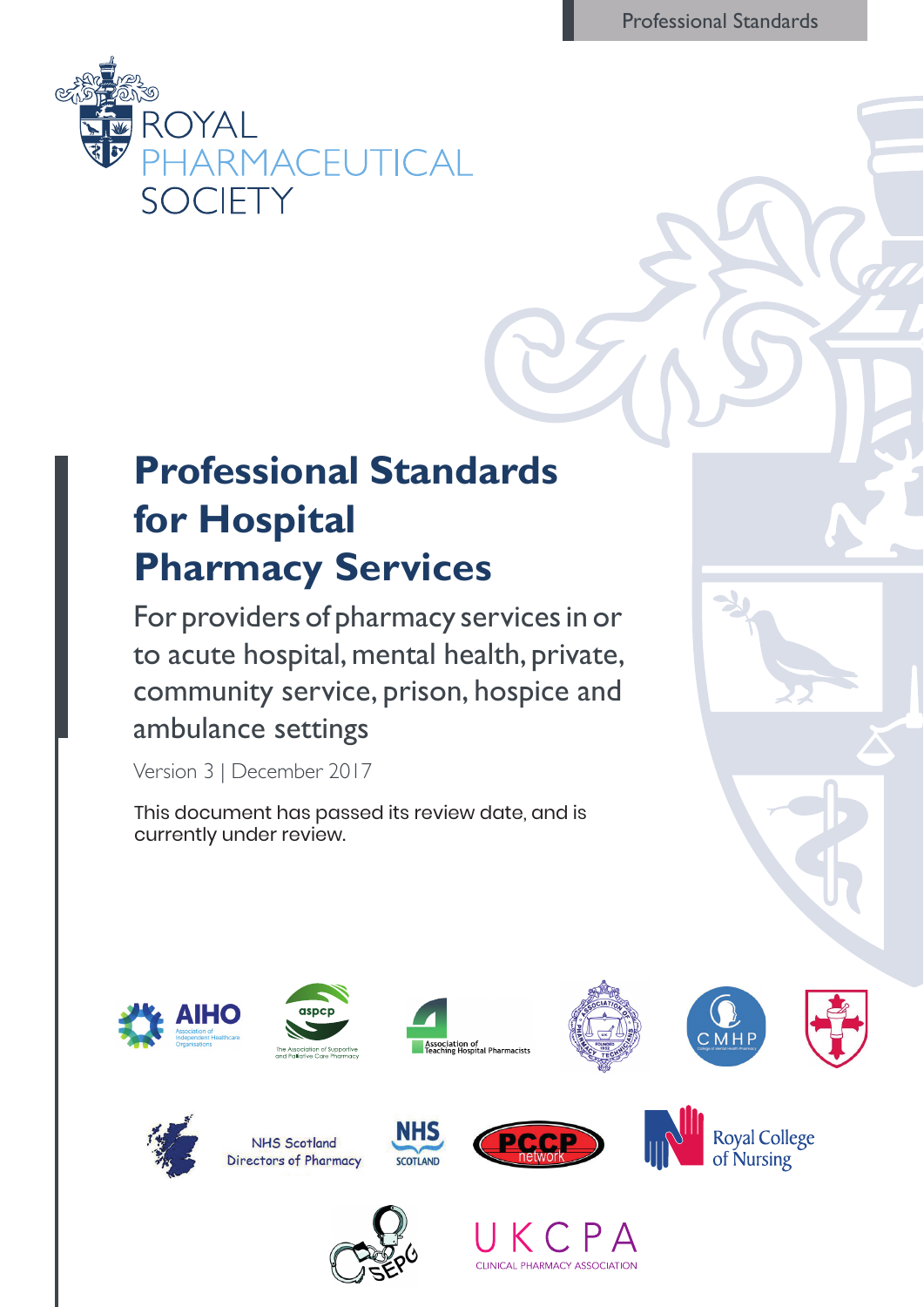# **CONTENTS**

| <b>INTRODUCTION</b>                                                               | <b>Standard 5: Efficient supply of medicines</b>    |
|-----------------------------------------------------------------------------------|-----------------------------------------------------|
| Scope of the professional standards for hospital services                         | 5.1 Medicines procurement                           |
| Uses of the professional standards                                                | 5.2 Distribution, storage and unused medicines      |
| Resources to support implementation of the standards                              | 5.3 Prepared or manufactured unlicensed medicines   |
| Structure of the professional standards                                           | 5.4 Dispensing                                      |
| Figure I: Where RPS professional standards sit                                    | <b>Standard 6: Leadership</b>                       |
|                                                                                   | 6.1 Professionalism and professional leadership     |
| Figure 2: Overview of the eight standards                                         | 6.2 Strategic leadership                            |
| The professional standards                                                        | 6.3 Operational leadership                          |
|                                                                                   | 6.4 Clinical leadership                             |
| <b>Standard I: Putting patients first</b>                                         | <b>Standard 7: Systems governance and financial</b> |
| 1.1 Patient focused services                                                      | management                                          |
| 1.2 Information about medicines                                                   | 7.1 Systems governance                              |
| 1.3 Support with effective medicines use                                          | 7.2 Financial governance                            |
| <b>Standard 2: Episode of care</b>                                                |                                                     |
| 2.1 At pre-admission, on admission or at first contact<br>2.2 Care of the patient | <b>Standard 8: Workforce</b>                        |
|                                                                                   | 8.1 Strategic workforce development                 |
| 2.3 Patients' outcomes                                                            | 8.2 Workforce planning                              |
|                                                                                   | 8.3 Workforce quality assurance                     |
| <b>Standard 3: Integrated transfer of care</b>                                    | <b>Glossary</b>                                     |
| 3.1 Patient needs                                                                 |                                                     |
| 3.2 Professional responsibilities                                                 | <b>Appendix I:Acknowledgements</b>                  |
| <b>Standard 4: Medicines governance</b>                                           | Steering group members                              |
| 4.1 Effective management of medicines                                             | <b>RPS</b> team                                     |
| 4.2 Support for other health and social care staff                                | External reference group members                    |
| 4.3 Digital technology and informatics to support medicines use                   | <b>Consultation respondents</b>                     |
| 4.4 Safe systems of care                                                          |                                                     |

[4.5 Safety culture](#page-11-0)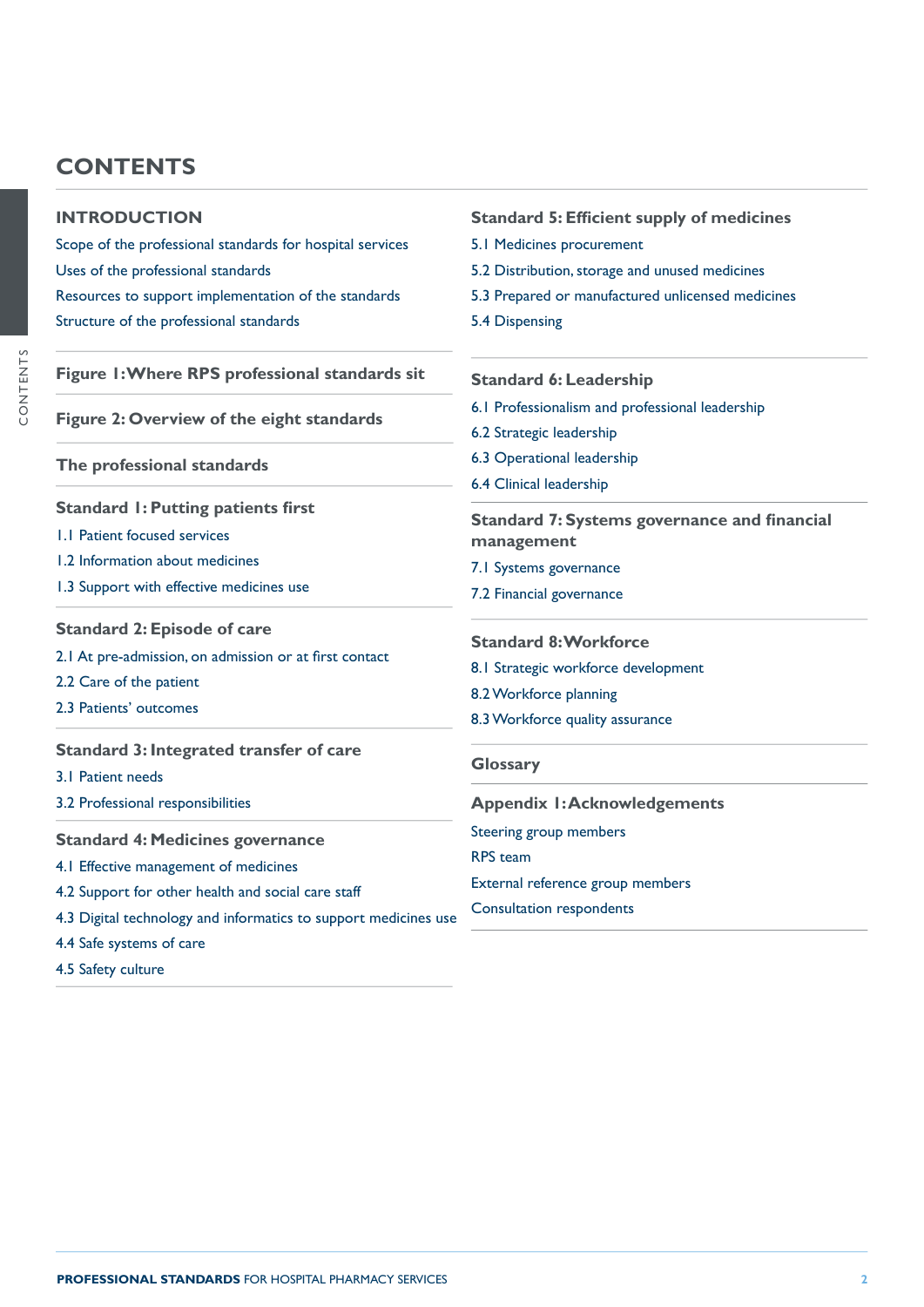## <span id="page-2-0"></span>**Introduction**

- To provide professional standards that are supportive, enabling and professionally challenging is a key function of a leadership body.
- There is a clear imperative for the providers of all pharmacy services to use professional standards to improve and develop services that are safe and put the needs of patients first.
- The importance of professional standards alongside regulatory standards in supporting patient safety is repeatedly emphasised  $1, 2, 3$  Figure 1 illustrates where the RPS professional standards fit in relation to regulatory standards.

*"THE GENERAL PHARMACEUTICAL COUNCIL BELIEVES THAT PHARMACISTS AND THEIR TEAMS SHOULD BE AWARE OF AND USE ALL RELEVANT PROFESSIONAL STANDARDS AND GUIDANCE, BOTH REGULATORY AND PROFESSIONAL, TO DELIVER PERSON-CENTRED CARE AND GOOD QUALITY OUTCOMES."*

Duncan Rudkin, Chief Executive, GPhC

*"THE CARE QUALITY COMMISSION EXPECTS PROVIDERS TO TAKE ACCOUNT OF RELEVANT PROFESSIONAL STANDARDS AND GUIDANCE TO ENSURE THE SAFE AND EFFECTIVE USE OF MEDICINES. WHEN WE INSPECT WE ASK ORGANISATIONS HOW THEY ENSURE THAT THE CARE THEY DELIVER IS IN LINE WITH CURRENT LEGISLATION, STANDARDS AND EVIDENCE-BASED GUIDANCE."* 

Sarah Billington FRPharmS, Head of Medicines Optimisation, Care Quality Commission

- These standards replace the 2014 standards for hospital pharmacy services. The standards have been updated using the [RPS process for the development of standards and](https://www.rpharms.com/Portals/0/RPS%20document%20library/Open%20access/Manuals/How%20the%20RPS%20develops%20standards%20and%20guidance.pdf?ver=2017-05-31-143135-447)  [guidance.](https://www.rpharms.com/Portals/0/RPS%20document%20library/Open%20access/Manuals/How%20the%20RPS%20develops%20standards%20and%20guidance.pdf?ver=2017-05-31-143135-447) The literature review that underpinned the update can be found on the [RPS website](https://www.rpharms.com/Portals/0/RPS%20document%20library/Open%20access/Professional%20standards/Hospital%20standards%20update%20consultation/Updating%20the%20RPS%20Hospital%20Pharmacy%20Standards%20Literature%20Review.pdf).
- The development and updating of the professional standards has been led by the pharmacy profession with multidisciplinary and lay input. See Appendix 1 for who has been involved.

## FIGURE 1 WHERE RPS PROFESSIONAL STANDARDS SIT



## **Scope of the professional standards for hospital services**

- The professional standards describe quality pharmacy services (or 'what good looks like'). The standards provide a broad framework that will support pharmacists and their teams to continually improve services, shape future services and roles, and deliver high quality patient care across all settings and sectors.
- The professional standards support professional practice and encourage a culture of openness, transparency and candour that puts patients first by encouraging professionalism.
- Ultimately, the standards will help patients experience a consistent quality of service within and across healthcare providers that will protect them from incidents of avoidable harm and help them to get the best outcomes from their medicines.
- The standards cover pharmacy services, whether provided internally or outsourced, and are applicable **across the** full range of service providers. They are applicable in and across acute hospital, mental health, private, community service, prison, hospice and ambulance settings.
- The standards have been updated to ensure that as new and more integrated models of care develop the professional standards will continue to be applicable.

NTRODUCTION INTRODUCTION

<sup>1</sup> Francis R. Report of the Mid Staffordshire NHS Foundation Trust Public Inquiry. 2013. *https://www.gov.uk/government/publications/report-of-the-mid-staffordshire-nhs-foundation-trust-public-inquiry*

*2 Berwick D. A promise to learn - a commitment to act: Improving the Safety of Patients in England. 2013.* 

*<https://www.gov.uk/government/publications/berwick-review-into-patient-safety>*

<sup>&</sup>lt;sup>3</sup> Trusted to Care. An independent Review of the Princess of Wales Hospital and Neath Port Talbot Hospital at Abertawe Bro Morgannwg University Health Board. 2014. *<http://gov.wales/topics/health/publications/health/reports/care/?lang=en>*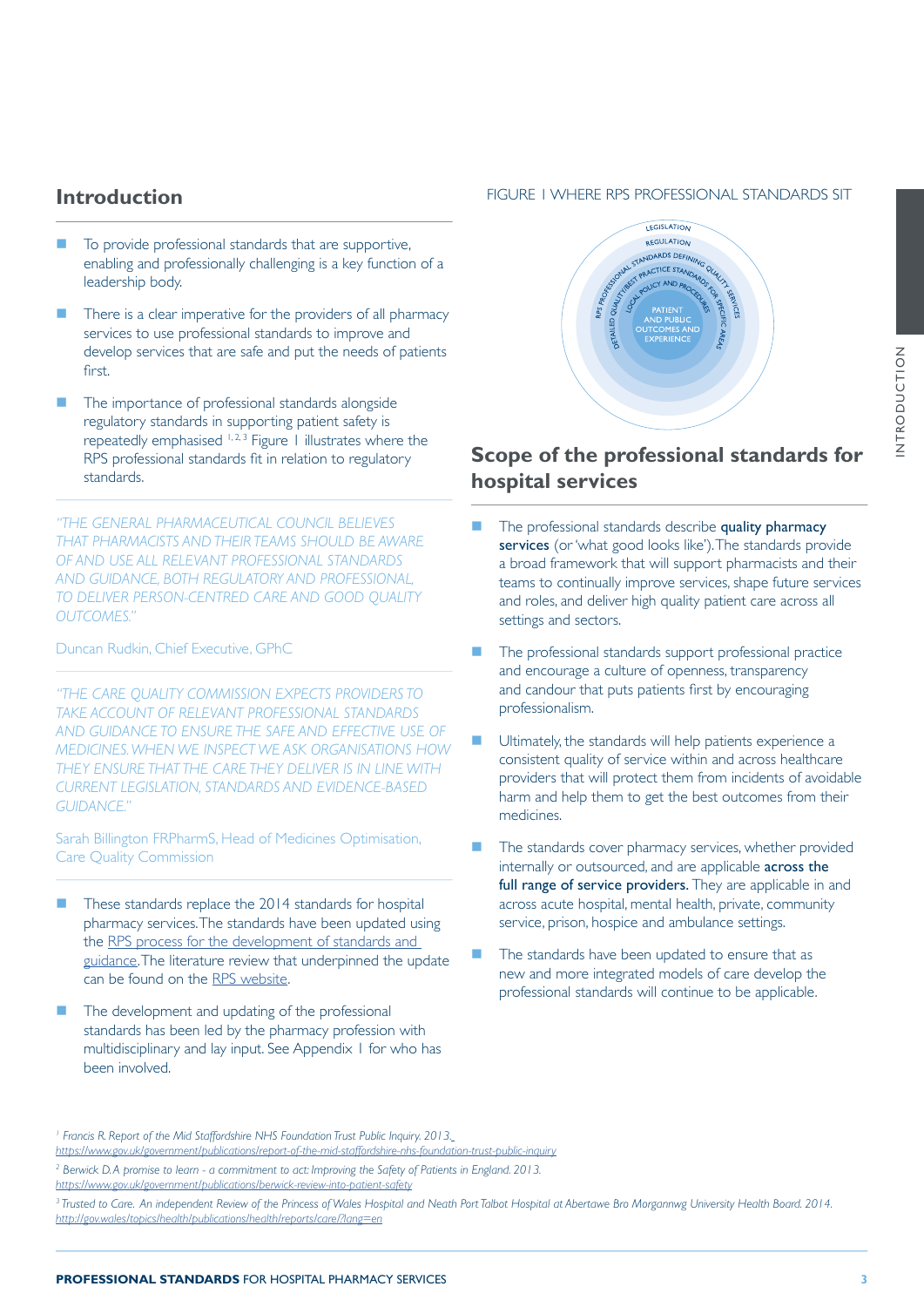## <span id="page-3-0"></span>**Uses of the professional standards**

- The standards give patients a clear picture of what they should expect in order to support their choices about, and use of, medicines when they experience care provided by (and transfer between) care providers.
- Chief Pharmacists/Directors of Pharmacy have a consistent set of standards against which they can be held accountable and can use as a framework to continually improve services, and innovate in their own organisations and with partners who deliver local health services.

*"THE PHARMACY MANAGEMENT TEAM USED THE PROFESSIONAL STANDARDS TO CARRY OUT A GAP ANALYSIS AND FORMULATE AN ACTION PLAN TO BRIDGE THOSE GAPS. THE STANDARDS ARE ALSO USED TO PROVIDE ORGANISATIONAL ASSURANCE OF SAFETY AND QUALITY. ACROSS THE EAST MIDLANDS THE STANDARDS WERE USED TO BENCHMARK SERVICES IN ORDER TO IDENTIFY AREAS OF STRENGTH TO ALLOW FOR SHARING OF EXPERTISE OR RESOURCE ACROSS THE REGION, AND TO IDENTIFY PRIORITIES FOR COLLABORATIVE WORKING."*

Claire Ellwood MRPharmS, Chief Pharmacist, University Hospitals of Leicester NHS Trust

 The entire pharmacy team has a framework that allows them to recognise, develop and deliver the best possible outcomes for patients from pharmacy services.

Tracy Ewing MRPharmS, Chief Pharmacist, Nuffield Health *"THE STANDARDS HAVE BEEN USED WIDELY ACROSS NHS WALES WITHIN THE MANAGED SECTOR. THEY HAVE BEEN USED TO ASSESS AND ALLOW REVIEW OF CURRENT WORKING PRACTICE BOTH WITHIN INDIVIDUAL HEALTH BOARDS AND ACROSS WALES. REVIEW OF THE STANDARDS HAS RESULTED IN IMPROVED SHARING OF BEST PRACTICE AND IDENTIFICATION OF KEY GAPS IN THE PERFORMANCE AND ASPIRATIONS FOR DELIVERY OF QUALITY PHARMACY SERVICES."*

Paul Harris MRPharmS, Chair, Welsh Pharmaceutical Committee

 Commissioners/purchasers of pharmacy services, regulators, insurers, Governments, and legislators can use the standards as a framework for safety and quality that will help to inform and complement their own standards and outcomes.

*"THE RPS PROFESSIONAL STANDARDS FOR HOSPITAL SERVICES COMPLEMENT WHAT IS HAPPENING IN SCOTLAND WHERE WE HAVE DEVELOPED A QUALITY OF CARE FRAMEWORK THAT OFFERS NEW COMPREHENSIVE ASSESSMENTS OF THE QUALITY OF HEALTHCARE. WE HAVE ALSO WORKED CLOSELY WITH THE ROYAL PHARMACEUTICAL SOCIETY AND OTHER BODIES IN RAISING AWARENESS OF ERROR REPORTING AND CREATING A CULTURE WITHIN PHARMACY SERVICES ACROSS SCOTLAND. THESE PROFESSIONAL STANDARDS BUILD ON THIS WORK AND PROVIDE A STRATEGIC FRAMEWORK THAT ALL PHARMACISTS CAN USE IN EVERYDAY PRACTICE."*

Laura McIver, Chief Pharmacist, Healthcare Improvement **Scotland** 

 The standards can be used to support benchmarking. See also [RPS definitions to support meaningful benchmarking](https://www.rpharms.com/Portals/0/RPS%20document%20library/Open%20access/Professional%20standards/Professional%20standards%20for%20Hospital%20pharmacy/Hospital%20pharmacy%20benchmarking%20metrics.pdf).

*"THE STANDARDS WERE USED IN NUFFIELD HEALTH INITIALLY TO PROVIDE A BASELINE ASSESSMENT OF THE PHARMACY SERVICE WITHIN ALL OUR HOSPITALS TO SEE WHAT AREAS NEEDED TO BE IMPROVED. THE IMPROVEMENTS IDENTIFIED WERE USED TO DEVELOP A PLAN TO SUPPORT THE INDIVIDUAL PHARMACY SERVICES ACROSS OUR 31 HOSPITALS. EVERY YEAR SINCE THE STANDARDS WERE PUBLISHED OUR SERVICES HAVE BEEN REVIEWED AGAINST THEM BOTH CENTRALLY AND INDIVIDUALLY BY EACH HOSPITAL."*

 The standards provide a basis to develop more detailed standards for other areas for example [homecare services](http://www.rpharms.com/resources/professional-standards/professional-standards-for-homecare-services) and [secure environments](https://www.rpharms.com/resources/professional-standards/optimising-medicines-in-secure-environments).

*"THE STANDARDS ARE USED BY MEMBERS OF THE GUILD OF HEALTHCARE PHARMACISTS FOR: SELF-EVALUATION AND BENCHMARKING, WITH DEVELOPMENT OF ASSOCIATED ACTION PLANS; THE DEVELOPMENT OF PHARMACY AND MEDICINES OPTIMISATION ORGANISATIONAL AND CROSS-ORGANISATIONAL STRATEGIES; AND IN PREPARATION FOR AND DURING REGULATORY INSPECTIONS (CARE QUALITY COMMISSION AND GENERAL PHARMACEUTICAL COUNCIL)."*

Ewan Maule, Chair of Practice, Guild of Healthcare Pharmacists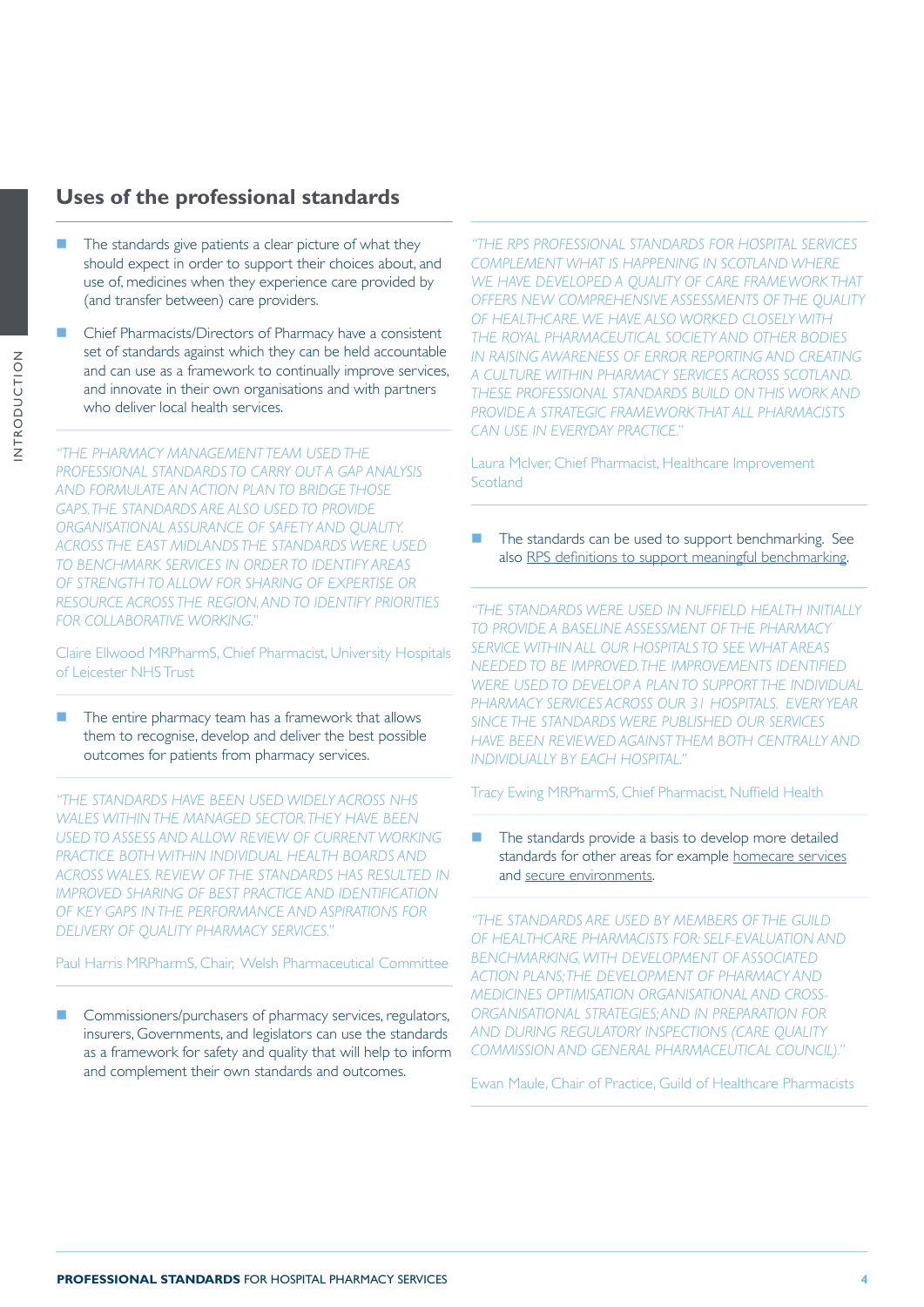## <span id="page-4-0"></span>**Resources to support implementation of the standards**

- An associated [standards handbook](https://www.rpharms.com/resources/professional-standards/professional-standards-for-hospital-pharmacy/handbook-hospital-pharmacy-standards) provides links to legal and regulatory frameworks, international standards, core standards required by 'systems' regulators, as well as signposting to more detailed guidance, resources and support tools.
- Examples of practice and case studies from organisations across GB that illustrate application of the standards will be hosted on the RPS website. Organisations are encouraged to submit further examples to RPS as well as feedback on the standards more generally. ([support@rpharms.com\)](mailto:support%40rpharms.com?subject=)

## **Structure of the professional standards**

- There are eight overarching standards grouped into three domains.
- Each standard is defined by dimensions and statements that describe what a quality service should deliver. Figure 2 provides an overview of the standards.
- Box 1 provides tips on putting the standards into practice.

## BOX 1: PUTTING THE STANDARDS INTO PRACTICE

## **When using the standards, remember:**

- The eight standards are linked, so there may be overlap between the three different domains. To ensure that the standards are used to fully reflect a quality service, we recommend that all eight standards are reviewed.
- The overarching standards are relevant to the breadth of pharmacy service providers; however, some of the underpinning dimensions and statements may be more relevant to some services than others. You should expect to spend some time thinking about how the standards apply to the context of your service.
- **Similarly, there may be variation in the evidence used to assure the delivery of the standards and the processes used to** measure the achievement of the standards, in different organisations.
- You can download a blank version of the standards in Excel format to use as a template with space for notes, evidence and actions.

## **Before you start don't forget to review on the RPS website:**

- The standards **[Handbook](https://www.rpharms.com/resources/professional-standards/professional-standards-for-hospital-pharmacy/handbook-hospital-pharmacy-standards)** to see how a standard relates to legislation, regulation, other national guidance or to find useful support resources.
- The examples of practice supporting the standards to see how colleagues are implementing the standards locally.
- The RPS standard definitions for benchmarking metrics. These will help support meaningful benchmarking between organisations.
- The RPS quality systems hub, which contains links to resources that support organisations to implement quality systems such as the hospital standards.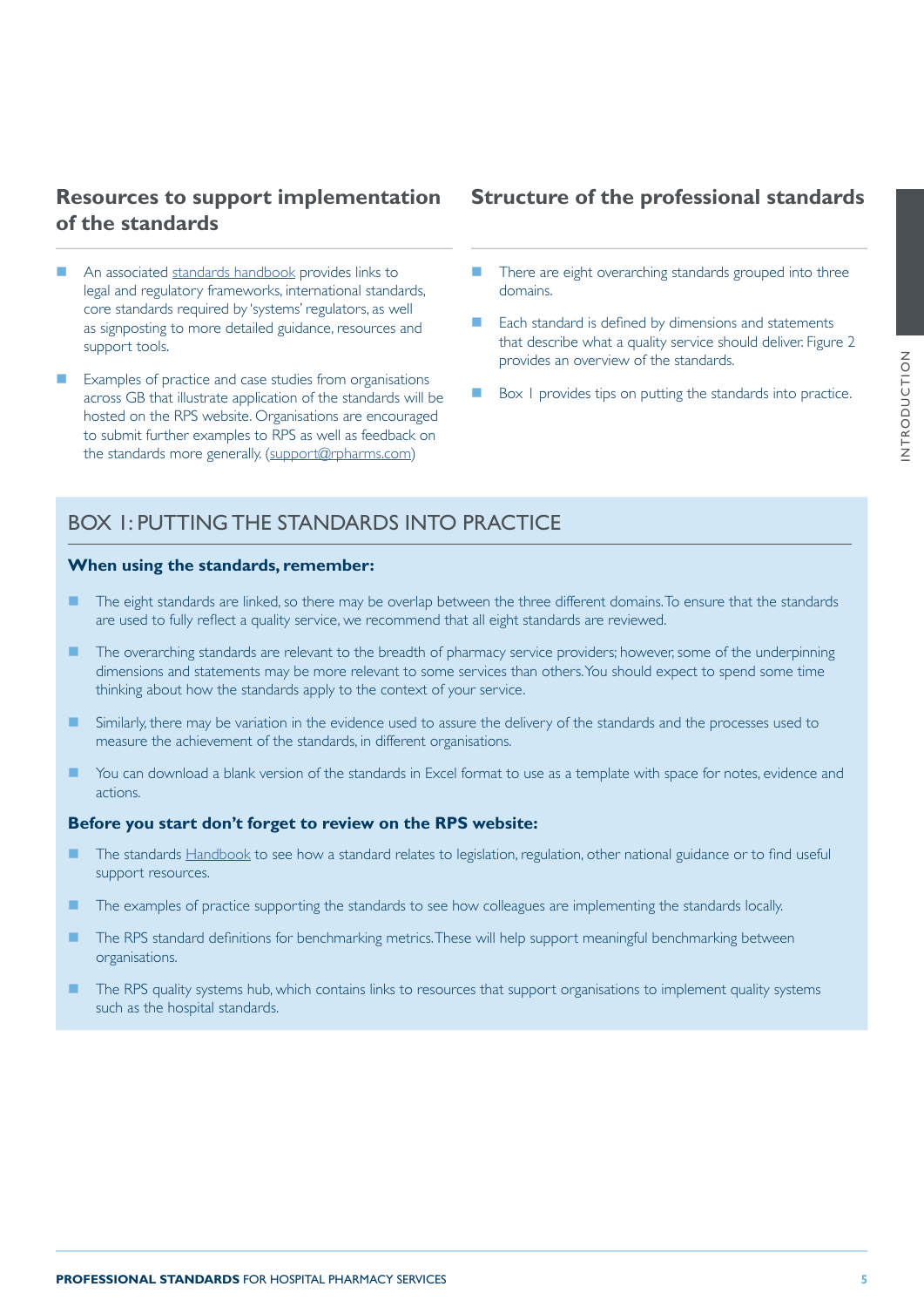## **FIGURE 2: Overview of the eight standards**

# DOMAIN ONE

## STANDARD ONE: PUTTING PATIENTS FIRST

- 1.1 Patient focused services
- 1.2 Information about medicines
- 1.3 Support with effective medicines use

## STANDARD TWO: EPISODE OF CARE

- 2.1 At pre-admission, on admission or at first contact
- 2.2 Care of the patient
- 2.3 Patients' outcomes

## STANDARD THREE: INTEGRATED TRANSFER OF CARE

- 3.1 Patient needs
- 3.2 Professional responsibilities

# **DOMAIN TWO**

## STANDARD FOUR: MEDICINES GOVERNANCE STANDARD FIVE: EFFICIENT SUPPLY OF MEDICINES

- 4.1 Effective management of medicines
- 4.2 Support for other health and social care staff
- 4.3 Digital technology and informatics to support medicines use
- 4.4 Safe systems of care
- 4.5 Safety culture
- 
- 5.1 Medicines procurement
- 5.2 Distribution, storage and unused medicines
- 5.3 Prepared or manufactured unlicensed medicines
- 5.4 Dispensing

# DOMAIN THREE

## STANDARD SIX: LEADERSHIP

- 6.1 Professionalism and professional leadership
- 6.2 Strategic leadership
- 6.3 Operational leadership
- 6.4 Clinical leadership

## STANDARD SEVEN: SYSTEMS GOVERNANCE AND FINANCIAL MANAGEMENT

- 7.1 Systems governance
- 7.2 Financial management

## STANDARD EIGHT: **WORKFORCE**

- 8.1 Strategic workforce development
- 8.2 Workforce planning
- 8.3 Workforce quality and assurance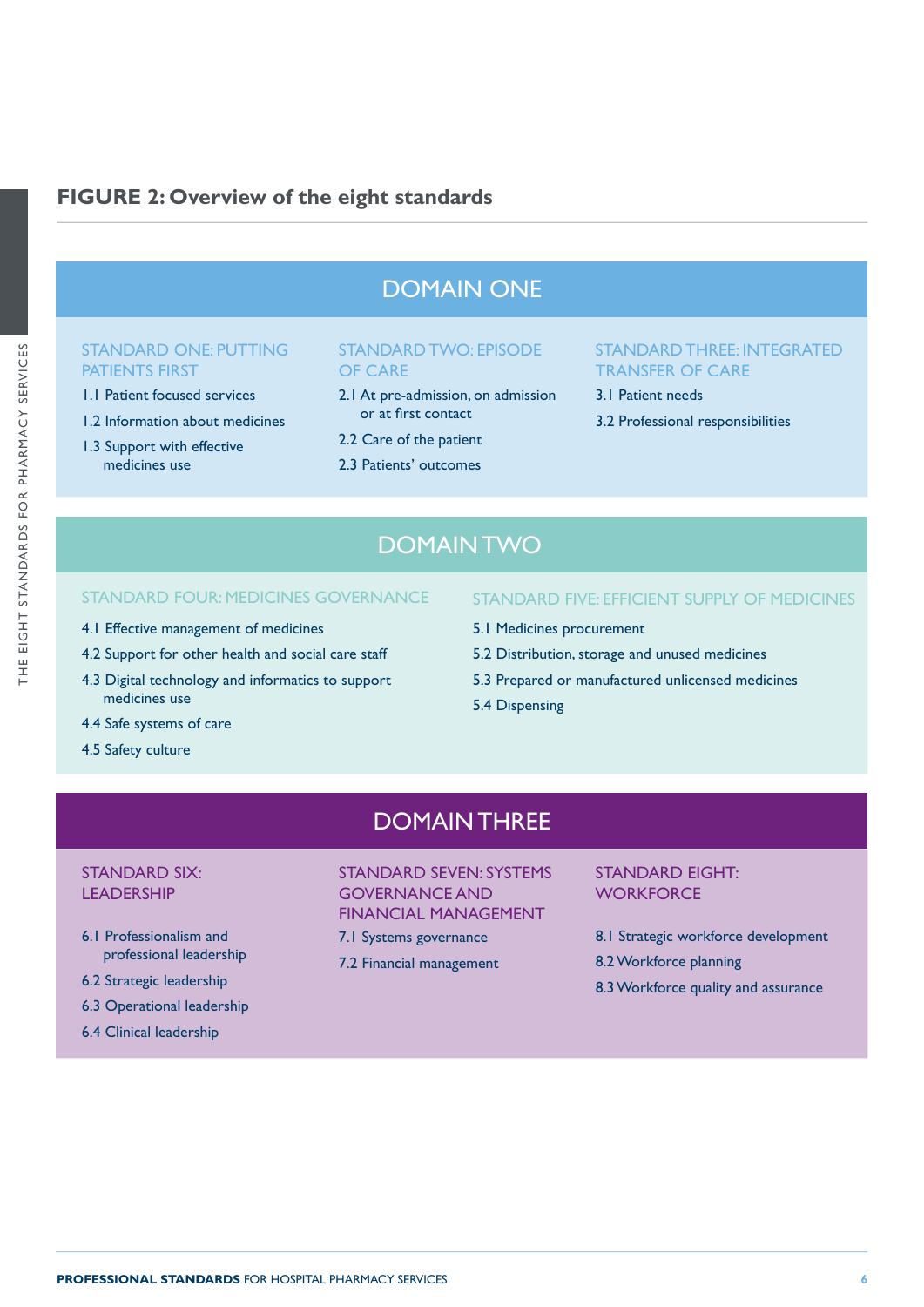## <span id="page-6-0"></span>**The professional standards**

## **STANDARD 1: PUTTING PATIENTS FIRST**

## Pharmacy services enable patients to be fully involved in their own care and to make shared decisions about their treatment and their medicines<sup>4</sup>.

The standards refer to patient throughout however where the patient has a carer it is expected that the statements would apply equally to carers.

## **1.1 Patient focused services**

## The principle of "no decision about me, without me" underpins the design and delivery of pharmacy services.

**a.** Patients are treated with compassion, dignity and respect by all members of the pharmacy team.

**b.** The pharmacy team routinely introduce themselves, their role and purpose to patients.

**c.** The views of patients are routinely sought to inform the development and delivery of pharmacy services, enabling patients to have direct input into the services that they receive.

**d.** The pharmacy team use the skills necessary to engage in meaningful conversations with patients about their care to enable shared decision making.

## **1.2 Information about medicines**

## Patients have access to information and support in order to make shared decisions about the use of medicines or the implications of choosing not to take them\*.

*\* When patients lack capacity appropriate procedures should be followed including those for Deprivation of Liberties, safeguarding and covert administration.*

**a.** The pharmacy team provides the leadership, systems support and expertise to ensure that services can:

**-** Provide patients with information about medicines, their unwanted effects and how to manage and where possible avoid them, in a form that they can access and understand;

**-** Where feasible, provide information that is culturally appropriate and accessible to people with additional needs such as physical, sensory or learning disabilities, and to people who do not speak or read English; and

**-** Give patients the opportunity to have meaningful discussions about their medicines and treatments with an appropriate healthcare professional.

**b.** The pharmacy team actively promotes and facilitate the provision of clear, understandable information about medicines throughout the organisation and wider health system.

**c.** Patients can get easy access to a pharmacy team member to discuss their medicines either face-to-face, via telephone help-lines or using other digital media. This includes during a care episode and, where appropriate, after transfer to another care setting.

## **1.3 Support with effective medicines use**

Systems are in place to identify patients who may need support, or to allow patients to request support with medicines choice and use.

**a.** Patients' beliefs and expectations about, and experiences of, taking their medicines are routinely explored to identify support required. Where difficulties are identified, further specialist input is provided.

**b.** In partnership with the patient, medicines regimens are simplified as far as possible, doses optimised and medicines stopped when agreed it is in the best interests of the patient.

**c.** After assessment appropriate aids are made available to support patient adherence if necessary.

**d.** Liaison with other healthcare professions or agencies outside the organisation is undertaken where ongoing support with medicines is needed.

**e.** When care is transferred to another setting, patients are referred or signposted to appropriate follow-up or support if needed with their medicines.

*4 For England, see also RPS Medicines Optimisation: Helping patients to make the most of medicines 2014 [https://www.rpharms.com/Portals/0/RPS%20document%20library/Open%20access/Policy/helping-patients-make-the-most-of-their-medicines.pdf](https://www.rpharms.com/Portals/0/RPS%20document%20library/Open%20access/Policy/helping-patients-mak)*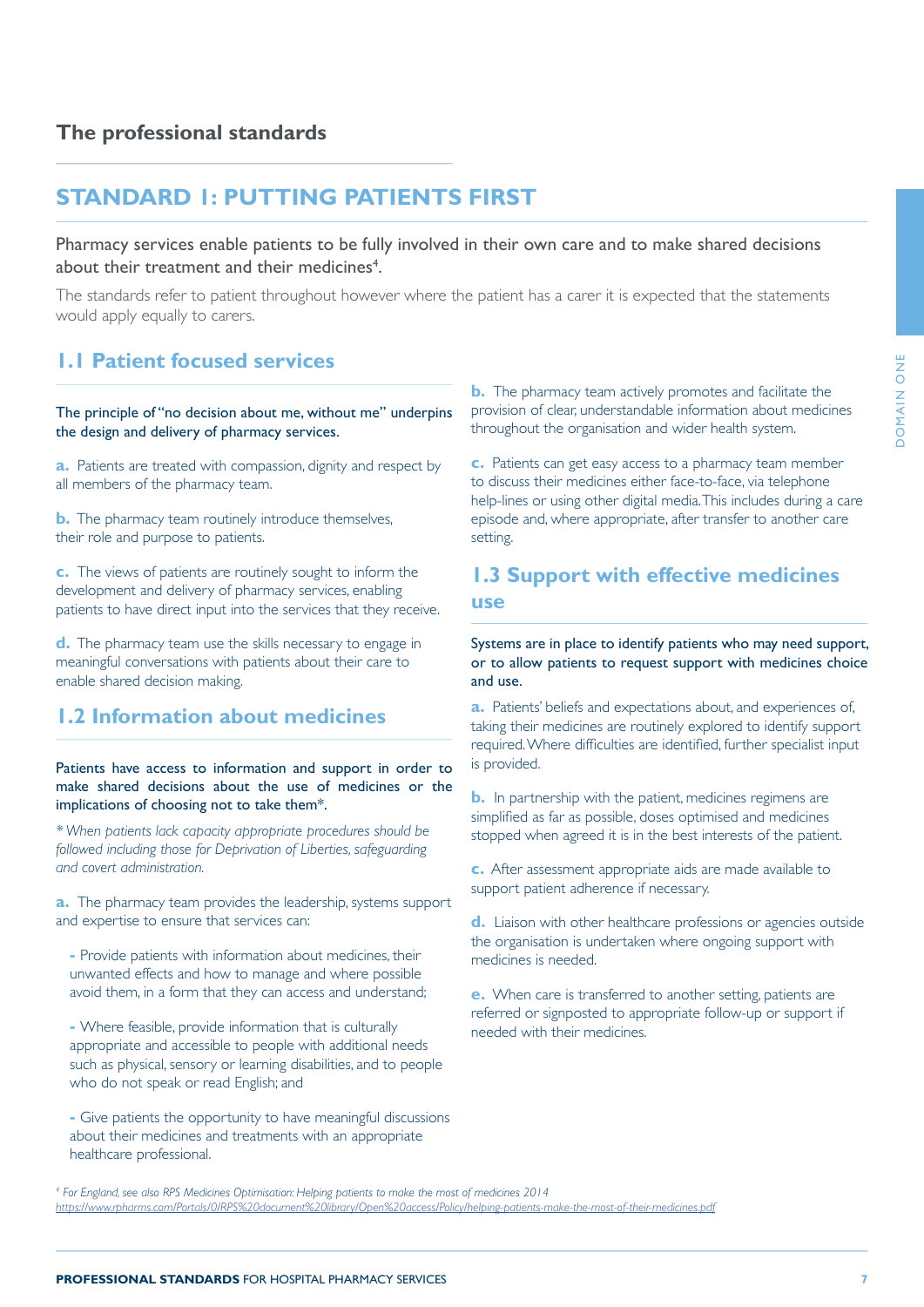# <span id="page-7-0"></span>**STANDARD 2: EPISODE OF CARE**

Patients' medicines requirements are regularly assessed and responded to in order to keep patients safe and to optimise their outcomes from medicines<sup>4</sup>.

## **2.1 At pre-admission, on admission or at first contact**

Patients' medicines are reviewed to ensure an accurate medication history, for clinical appropriateness and to identify patients in need of further pharmacy support.

**a.** The pharmacy team provides the leadership, systems support and expertise that enables a multidisciplinary team to:

**-** Reconcile patients' medicines and optimise treatment to identify and avoid potential medication-related problems before a planned admission;

**-** Reconcile patients' medicines within 24 hours of hospital admission to avoid unintentional changes to medication<sup>5</sup>; ;

**-** Effectively document patients' medication histories and identify medicines related admissions as part of the admission process;

**-** Ensure patients' medicines are available from the time that their next dose is needed minimising missed doses of medicines<sup>5</sup>: ;

**-** Identify patients in need of pharmacy support and pharmaceutical care planning and document support necessary in the patient's record;

**-** Identify potential medicines problems affecting discharge or transfer to another care setting so that they can be addressed to avoid risks to patient care and extending the patient's episode of care; and

**-** Enable patients to bring their own medicines into the care setting with them; and ensure policy and procedures are available that support staff to encourage and allow appropriate self-administration of medicines<sup>6</sup> .

## **2.2 Care of the patient**

Patients have their medicines reviewed by pharmacy team members who play an active role in the clinical management of patients. Patients can access the pharmacy expertise that they need to ensure that their medicines are clinically appropriate, and their outcomes from medicines are optimised.

**a.** Treatment requirements are clinically reviewed to optimise outcomes from any medicines prescribed; frequency and level of review adjusted according to patient need.

**b.** Systems are in place to identify patients who are most likely to benefit from clinical pharmacy support.

**c.** Pharmaceutical care given is documented in the patient's record.

**d.** The pharmacy team work with colleagues to ensure that medicines are available and administered on time to avoid omissions and delay in treatment. Pharmacy team members may also administer medicines to patients independently and/or support others during medicines administration rounds.

**e.** Pharmacy team members are integrated into multidisciplinary teams across the organisation and provide patient facing clinical services to ensure safe and appropriate medicines use for all patients, whatever the setting.

**f.** Pharmacist prescribers<sup>7</sup> are integrated into relevant care pathways and prescribing regularly.

**g.** Pharmacy team members optimise treatment for patients, especially with identified high-risk medicines and antimicrobials. Teams ensure that medicines are used in accordance with local policies and/or reflect what is recognised as good clinical practice.

**h.** Patients, medical and nursing teams have access to pharmacy expertise when needed. Specialist/advanced/consultant level pharmacists work in clinical specialties to maximise the availability of expert resource to other members of the multidisciplinary team for the benefit of patients receiving care in that area.

*4 For England, see also RPS Medicines Optimisation: Helping patients to make the most of medicines 2014*

[https://www.rpharms.com/Portals/0/RPS%20document%20library/Open%20access/Professional%20standards/Professional%20standards%20for%20Hospital%20phar](https://www.rpharms.com/Portals/0/RPS%20document%20library/Open%20access/Professional%20standards/Pr)[macy/Hospital%20pharmacy%20benchmarking%20metrics.pdf](https://www.rpharms.com/Portals/0/RPS%20document%20library/Open%20access/Professional%20standards/Pr)

*6 See also Royal Pharmaceutical Society. Safe and Secure Handling of Medicines (currently being updated). [https://www.rpharms.com/making-a-difference/projects-and-campaigns/safe-and-secure-handling-of-medicines](https://www.rpharms.com/making-a-difference/projects-and-campaigns/safe-and-secure-handling-of-medic)*

*7 See also Royal Pharmaceutical Society. A competency framework for all prescribers. 2016: <https://www.rpharms.com/resources/frameworks/prescribers-competency-framework>*

*[https://www.rpharms.com/Portals/0/RPS%20document%20library/Open%20access/Policy/helping-patients-make-the-most-of-their-medicines.pdf](https://www.rpharms.com/Portals/0/RPS%20document%20library/Open%20access/Policy/helping-patients-mak)*

*<sup>5</sup> See also Royal Pharmaceutical Society. Hospital pharmacy benchmarking metrics – RPS definitions for use by hospital pharmacy teams. 2017*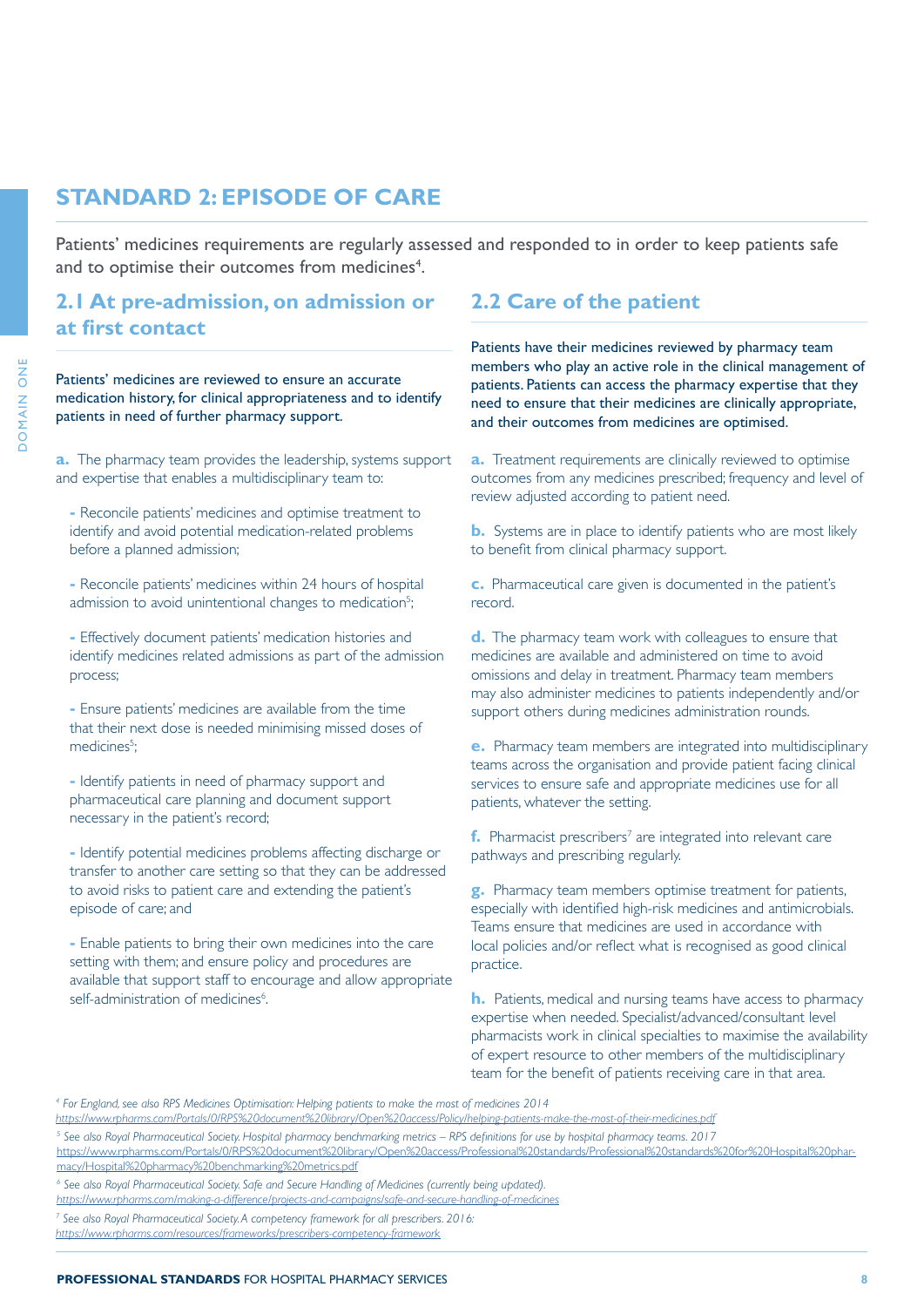## **2.3 Patients' outcomes**

Patients' goals and outcomes from, and experiences of treatment with, medicines are documented, monitored and optimised.

**a.** As part of a multidisciplinary team, the pharmacy team monitor patients' responses to their medicines including any unwanted effects of medicines. Appropriate action is taken where problems (potential and actual) are identified.

**b.** The pharmacy team provides the leadership, systems support and expertise that enables healthcare professionals to:

- Help patients to avoid and/or minimise adverse events resulting from their medicines; and
- Document, report\* and manage any adverse events that do arise recognising duty of candour and the need for transparency.

*\* Adverse events should be reported to the Medicines and Healthcare products Regulatory Agency (MHRA) (via the Yellow Card Scheme) and patients empowered to report.*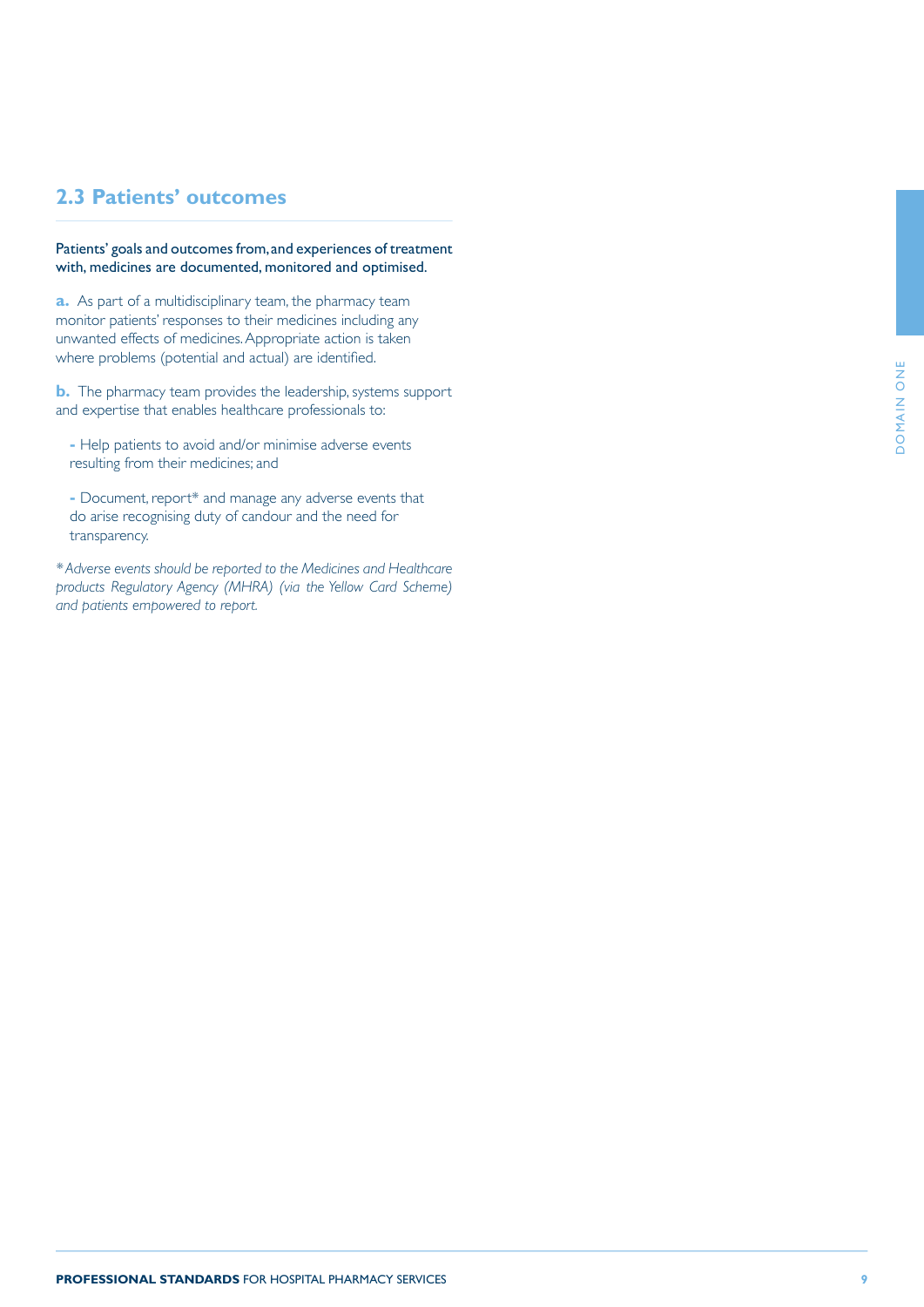# <span id="page-9-0"></span>**STANDARD 3: INTEGRATED TRANSFER OF CARE**

Health and social care practitioners receive and share relevant information about the patient and their medicines when a patient transfers from one care setting to another<sup>8</sup>.

Patients are given information about their medicines and have their expressed needs for information met.

**a.** The pharmacy team provides the leadership, systems support and expertise to enable the organisation to support continuity of care and:

**-** Give patients information about their medicines in a form that they can understand before discharge or transfer to another service;

**-** Advise patients who to contact if they need more information about their medicines, who will prescribe continuing treatment and how to access further supplies;

**-** Identify and put in place measures to support patients at high risk of experiencing problems with their medicines on transfer to another care setting; and

**-** Help patients find pharmacy support to improve health and wellbeing using public health services and activities when appropriate<sup>9</sup>. .

## **3.1 Patient needs 3.2 Professional responsibilities**

Accurate and complete information about the patient's medicines is transferred to the health or social care professional(s) taking over care of the patient at the time of transfer. Arrangements are in place to ensure a safe supply of medicines for the patient and ongoing support where necessary.

**a.** The pharmacy team provides the leadership, systems support and expertise to enable the organisation to:

**-** Transfer information about patients' medicines to the professional(s) taking over care of the patient (e.g. general practitioner, community pharmacist, care home, or domiciliary care agency staff);

**-** Ensure the accuracy, legibility and timeliness of information transfer;

**-** Ensure that patients have access to an ongoing supply of their medicines (based on local agreement and individual patient need) and share information so that their medicines can be reconciled by the health professionals taking over responsibility for care; and

**-** Monitor, identify and minimise delays to patients' discharge or transfer due to delays in medicines to being supplied.

*8 See also Royal Pharmaceutical Society. Keeping patients safe when they transfer between care providers - getting the medicines right. June 2012 <https://www.rpharms.com/resources/reports/getting-the-medicines-right>*

*9 See also Royal Pharmaceutical Society. Professional Standards for Public Health Practice for Pharmacy* 

*<https://www.rpharms.com/resources/professional-standards/professional-standards-for-public-health>*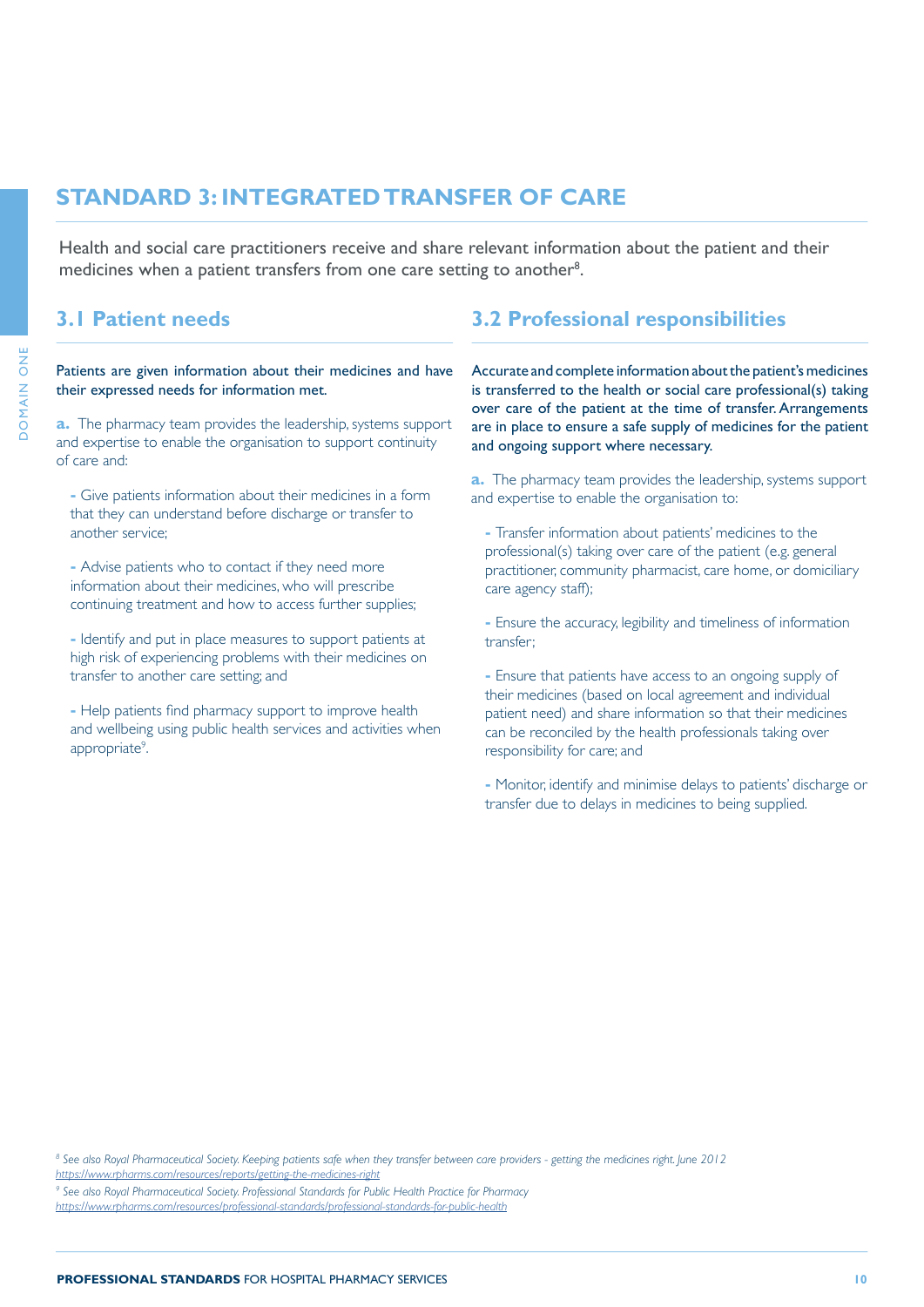# <span id="page-10-0"></span>**STANDARD 4: MEDICINES GOVERNANCE**

Pharmacy expertise is available seven days a week to support the safe and effective use of medicines. The pharmacy team leads a multidisciplinary approach to safe medication practices.

# **4.1 Effective management of medicines 4.2 Support for other health and social**

Medicines policy aims to improve patients' outcomes both on an individual and population basis maximising safety,

**a.** A multidisciplinary group provides a focal point for the development of medicines policy, procedures and guidance within the organisation. It is appropriately resourced with pharmacist leadership and support.

**b.** The pharmacy team leads the development and implementation of processes that ensure prescribing is safe, evidence-based, consistent with local, regional and/or national commissioning/purchasing arrangements, and linked to treatment guidelines, protocols, formularies and local patient pathways.

**c.** Local horizon scanning processes enable early discussions with clinicians, local partners and commissioners/purchasers about the financial and service implications of the introduction of new medicines, new indications or new therapeutic practices.

**d.** Controlled drugs are managed in line with the requirements of the Misuse of Drugs legislation. Regular updates and concerns about controlled drugs are reported to the Controlled Drugs Accountable Officer.

**e.** Governance arrangements, aligned to medicines regulations, are in place for the management of all medicines. This includes off-label use of licensed medicines, unlicensed medicines, radiopharmaceuticals, Investigational Medicinal Products and Advanced Therapy Medicinal Products.

# **care staff**

effectiveness and the value obtained from medicines use. Health and social care staff prescribing, handling, administering and monitoring the effects of medicines have relevant, up-todate, evidence-based information, policies and pharmaceutical expertise, and products available to them at the point of care.

> **a.** The pharmacy team supports induction, and ongoing training and education in the best practice use of medicines for relevant clinical and support staff across the organisation.

**b.** Pharmacy team members are accessible in (or to) clinical areas/teams to provide advice for other health and social care staff on the choice, use and handling of medicines.

**c.** Access to a medicines information service (working to national standards for medicine information) is available to health and social care teams.

**d.** The pharmacy team works to ensure that prescribers are supported in their everyday activities with readily-accessible information and guidance.

**e.** Injections when used should be ready-to-administer wherever possible, particularly for high risk medicines<sup>6</sup>.

*6 See also Royal Pharmaceutical Society. Safe and Secure Handling of Medicines (currently being updated). [https://www.rpharms.com/making-a-difference/projects-and-campaigns/safe-and-secure-handling-of-medicines](https://www.rpharms.com/making-a-difference/projects-and-campaigns/safe-and-secure-handling-of-medic)*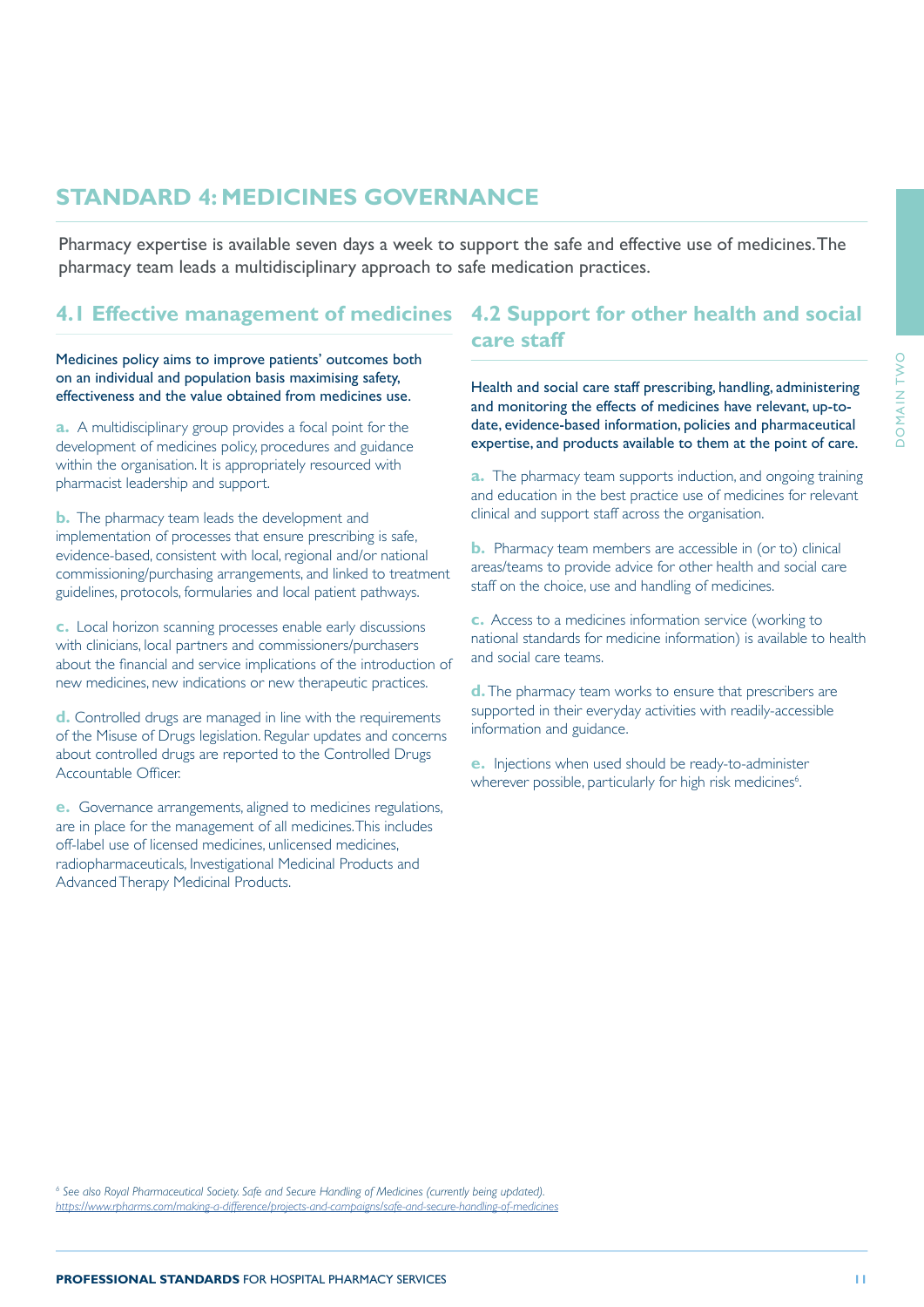# <span id="page-11-0"></span>**4.3 Digital technology and informatics to support medicines use**

A multidisciplinary team including senior pharmacy team members lead the development of digital systems that support medicines use across the organisation and the wider health system.

**a.** Pharmacy services utilise digital systems (including automation) to underpin and transform the delivery of medicines optimisation/pharmaceutical care services.

**b.** The pharmacy leadership and workforce have the necessary skills in clinical informatics to maximise the use of systems to support optimisation and transformation of medicines use.

**c.** Information generated through digital systems is used to optimise care with medicines and to support benchmarking and performance management (accommodating information governance and privacy issues).

**d.** Pharmacy informatics leaders ensure that digital systems comply with required standards and enable interoperability.

**e.** Processes are in place to ensure that any system content relating to medicines is appropriately governed and backed up. This includes looking for and managing unintended consequences of content changes or updates.

**f.** The pharmacy team is directly involved with the procurement, implementation, operation and development of electronic prescribing and medicines administration systems.

## **4.4 Safe systems of care**

The Chief Pharmacist leads a multidisciplinary approach across the organisation that ensures all aspects of medicines use within the organisation are safe.

**a.** The Chief Pharmacist ensures that pharmacy services operate a safety culture that aligns with the RPS professional standards for reporting, learning, sharing, taking actions and review of incidents<sup>10</sup>.

**b.** The pharmacy team lead on developing, monitoring, reporting and improving metrics relating to safe use of medicines, for example, unintentional omitted and delayed doses are monitored, minimised and managed<sup>5</sup>. .

**c.** The pharmacy team actively facilitates the timely implementation of relevant national therapeutic guidance and national patient safety guidance.

**d.** Systems are in place to ensure appropriate and timely responses to national alerts. These include national patient safety alerts, and Medicines and Healthcare products Regulatory Agency and supplier-led defective medicines alerts and recalls, and medicines shortages.

## **4.5 Safety culture**

The Chief Pharmacist ensures that medication safety has a high profile, both within their organisation and with partner organisations including those providing outsourced services.

**a.** The Chief Pharmacist has responsibility for medication safety and has direct access to Board support for the management of medicines safety in the organisation.

**b.** The organisation has an identified individual/team with the experience, time and resources responsible for overview, reporting and learning from adverse events or near misses (for example Medication Safety Officer or equivalent).

**c.** The Chief Pharmacist has representation on all high-level medicines safety and governance groups.

**d.** An appropriate member of the pharmacy team must lead or be party to, serious incident investigations directly involving medicines or involving harm from the use of medicines.

**e.** Systems and processes are in place to ensure other medication incidents are identified, recorded, monitored, appropriately reported\*, investigated and practice changed and shared to minimise recurrence.

**f.** The pharmacy team actively works with, and where necessary intervenes with prescribers, patients and other healthcare professionals to ensure medicines are safe and effective.

**g.** Systems are in place to ensure patients who have experienced a medication error are informed, apologised to, and appraised of any action being taken to rectify the error in line with duty of candour.

**h.** Learning from medication errors, near misses and systems failures related to medicines is shared with the multidisciplinary team and the whole organisation if appropriate, and acted upon to improve practice and safety.

**i.** Shared learning is reviewed, reported at Board level on a regular basis, and shared within professional networks.

*\*Where appropriate feeding into schemes such as the National Reporting and Learning System.*

*5 See also Royal Pharmaceutical Society. Hospital pharmacy benchmarking metrics – RPS definitions for use by hospital pharmacy teams. 2017* [https://www.rpharms.com/Portals/0/RPS%20document%20library/Open%20access/Professional%20standards/Professional%20standards%20for%20Hospital%20phar](https://www.rpharms.com/Portals/0/RPS%20document%20library/Open%20access/Professional%20standards/Pr)[macy/Hospital%20pharmacy%20benchmarking%20metrics.pdf](https://www.rpharms.com/Portals/0/RPS%20document%20library/Open%20access/Professional%20standards/Pr)

<sup>10</sup> See also Royal Pharmaceutical Society, Pharmacy Forum Northern Ireland and Association of Pharmacy Technicians UK. Professional Standards for the reporting, learning, *sharing, taking action and review of incidents. November 2016.* 

*<https://www.rpharms.com/resources/professional-standards/professional-standards-for-error-reporting>*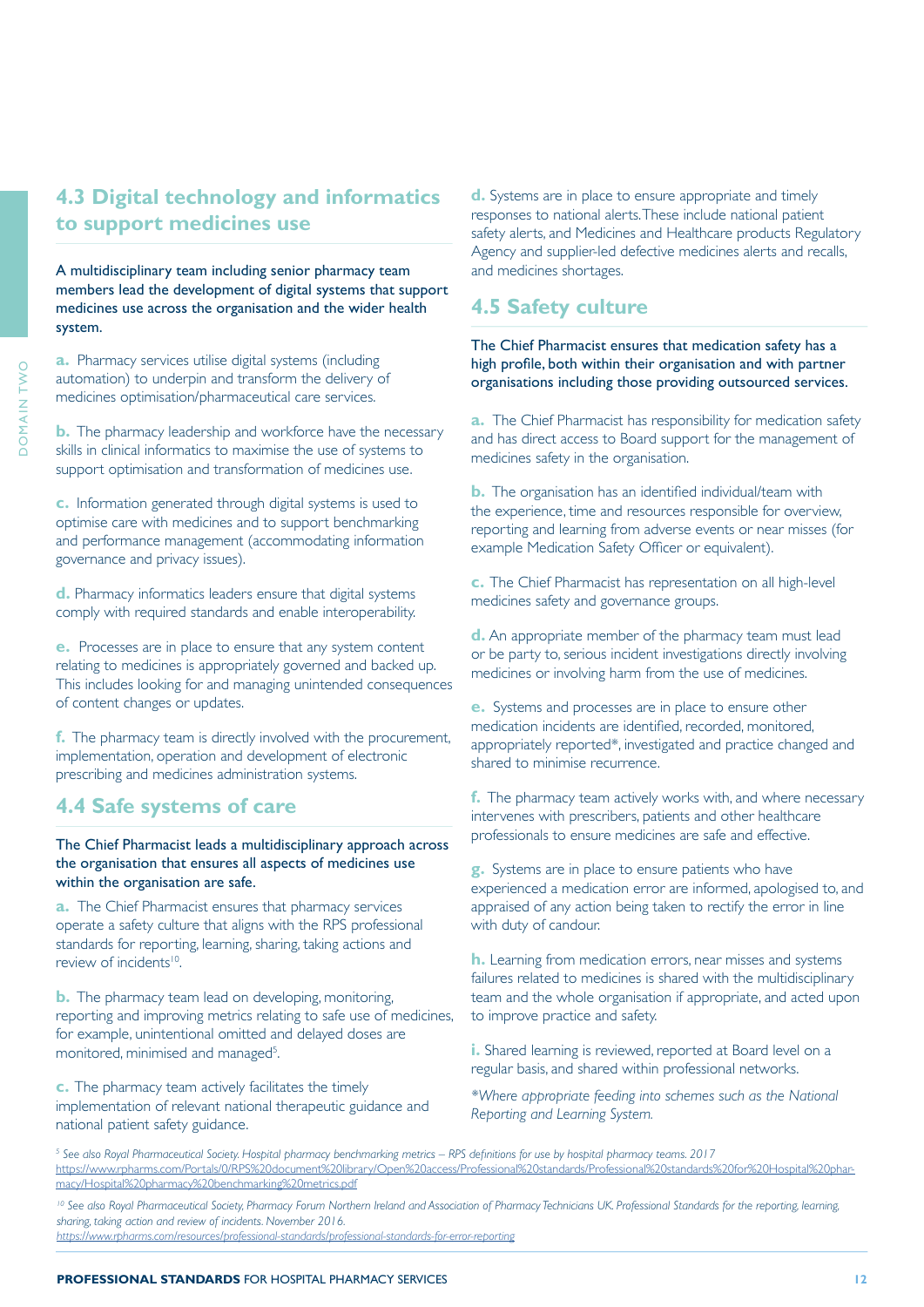# <span id="page-12-0"></span>**STANDARD 5: EFFICIENT SUPPLY OF MEDICINES**

Medicines are available or can be readily made available to meet patients' needs whenever the patient needs them.

Medicines procurement is managed by pharmacy teams with relevant specialist expertise and knowledge in a transparent and professional way. Quality assured medicines are procured through robust and appropriate processes.

**a.** All medicines (licensed and unlicensed) are assessed and assured to be of appropriate quality that can meet clinical need before supply to patients.

**b.** Procurement decisions are informed by clinical practice and formulary systems to ensure that medicines meet the needs of patients and the healthcare staff prescribing and administering them.

**c.** Medicines procurement takes into account nationally, regionally or locally negotiated contracts and the quality and safety of the products.

**d.** Contingency plans and systems are in place to manage product recalls and shortages of medicines and ensure continuity of care.

**e.** Medicines procured are safely and securely received and stored in pharmacy, in accordance with relevant professional guidance<sup>6</sup> and legislation.

## **5.1 Medicines procurement 5.2 Distribution, storage and unused medicines**

Medicines are safely and securely distributed and stored in a secure and suitable environment prior to administration in line with professional guidance<sup>6</sup>.

**a.** Supply systems ensure that clinical areas have timely access to medicines needed routinely. Where necessary, medicines needed urgently outside core pharmacy service hours can be obtained.

**b.** Policies, standard operating procedures and systems, informed and monitored by the pharmacy team, underpin the legal, secure and appropriate handling and storage of medicines wherever they are located.

**c.** Audit trails and governance processes are in place to underpin the supply, storage and disposal of medicines.

*6 See also Royal Pharmaceutical Society. Safe and Secure Handling of Medicines (currently being updated). [https://www.rpharms.com/making-a-difference/projects-and-campaigns/safe-and-secure-handling-of-medicines](https://www.rpharms.com/making-a-difference/projects-and-campaigns/safe-and-secure-handling-of-medic)*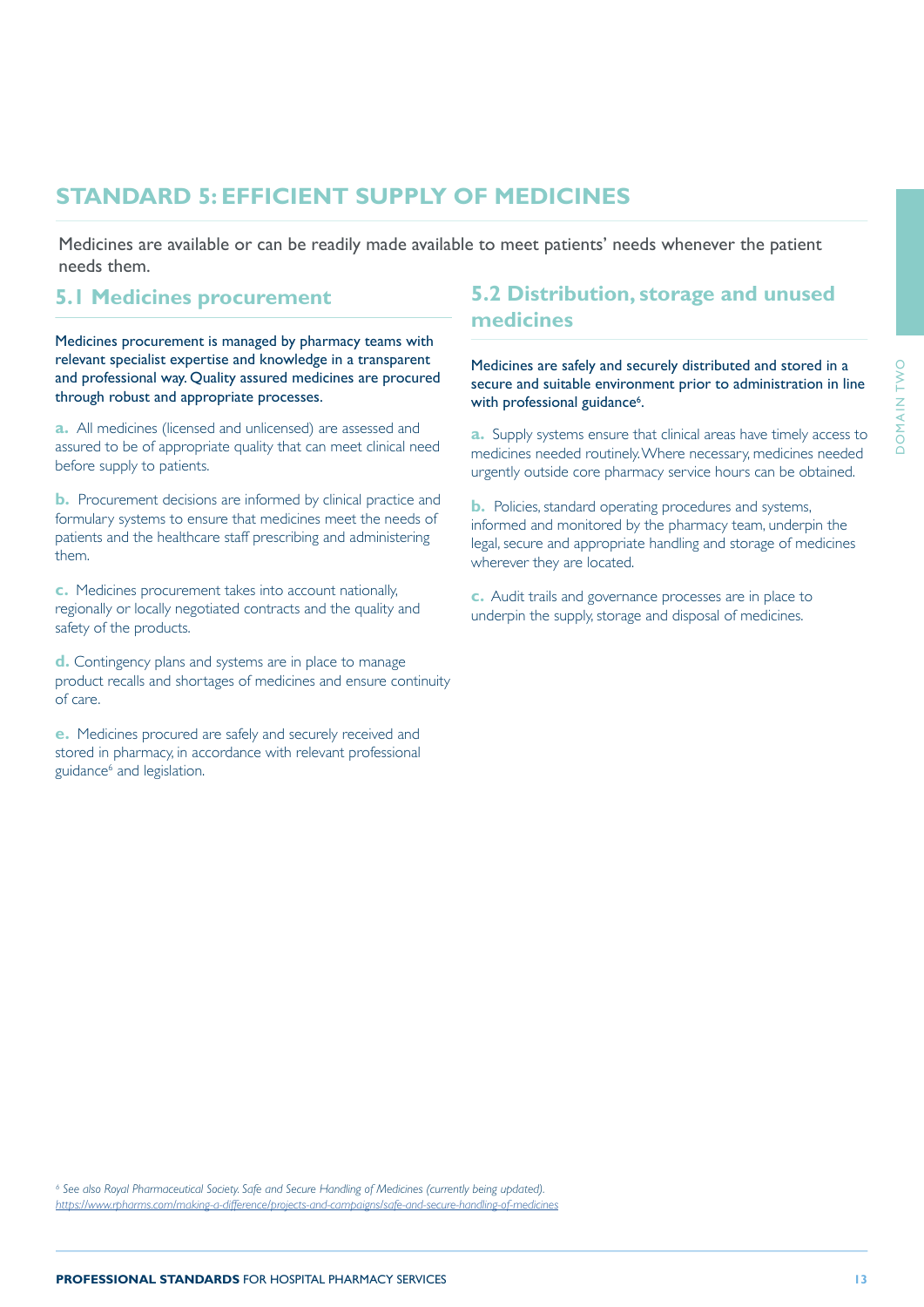## <span id="page-13-0"></span>**5.3 Prepared or manufactured 5.4 Dispensing unlicensed medicines**

## Any medicines custom-made by, or for, the organisation are prepared accurately, and available when needed. quality assured and appropriate for their intended use. **a.** Before dispensing or preparation of named patient supply,

**a.** Use of any type of unlicensed medicine, including those that are aseptically or extemporaneously prepared is clinically justified and consistently in line with regulatory requirements\*, adhering to the principles of risk benefit to the patient and using licensed medicines wherever possible<sup>11</sup>.

**b.** Aseptic preparation in-house or outsourced is routinely subject to internal and external audit<sup>12</sup>.

**c.** Robust operator and product protection systems are in place, in particular where products that are potentially hazardous to the operator or patient are made for example chemotherapy and radiopharmaceuticals.

**d.** Appropriate quality assurance and control systems underpin the selection, management and use of all unlicensed medicines, whether made in-house or outsourced.

\* as specified by the Medicines and Healthcare products Regulation Agency ([https://www.gov.uk/government/publications/](https://www.gov.uk/government/publications/supply-unlicensed-medicinal-products-specials) [supply-unlicensed-medicinal-products-specials](https://www.gov.uk/government/publications/supply-unlicensed-medicinal-products-specials))

# Medicines that are clinically appropriate are dispensed or

prescriptions are reviewed for clinical appropriateness by a pharmacist.

**b.** Systems are in place to prioritise dispensing in order to minimise the risks of omitted and delayed doses of critical medicines or of delayed discharge/transfer.

**c.** Dispensing processes make appropriate use of technology, efficient ways of working and skill mix.

**d.** Systems are in place to allow traceability of all dispensed medicines.

**e.** Medicines are labelled for safety in line with legal requirements and professional guidance<sup>13</sup>.

**f.** Systems are in place to identify and review the causes of dispensing errors, including near misses, to minimise the future risk of these reoccurring.

*11 See also Royal Pharmaceutical Society. Professional guidance for the procurement and supply of Specials. December 2015* 

*[https://www.rpharms.com/Portals/0/RPS%20document%20library/Open%20access/Support/toolkit/specials-professional-guidance.pdf](https://www.rpharms.com/Portals/0/RPS%20document%20library/Open%20access/Support/toolkit/specials-pr)*

<sup>12</sup> See also Beaney, A ed on behalf of the Royal Pharmaceutical Society and NHS Pharmaceutical Quality Assurance Committee. Quality assurance of aseptic preparation *services: Standards. 5th edition. 2016 [www.rpharms.com/qaaps](http://www.rpharms.com/qaaps)*

*13 See also Royal Pharmaceutical Society. Medicines Ethics and Practice.* 

*<https://www.rpharms.com/resources/publications/medicines-ethics-and-practice-mep>*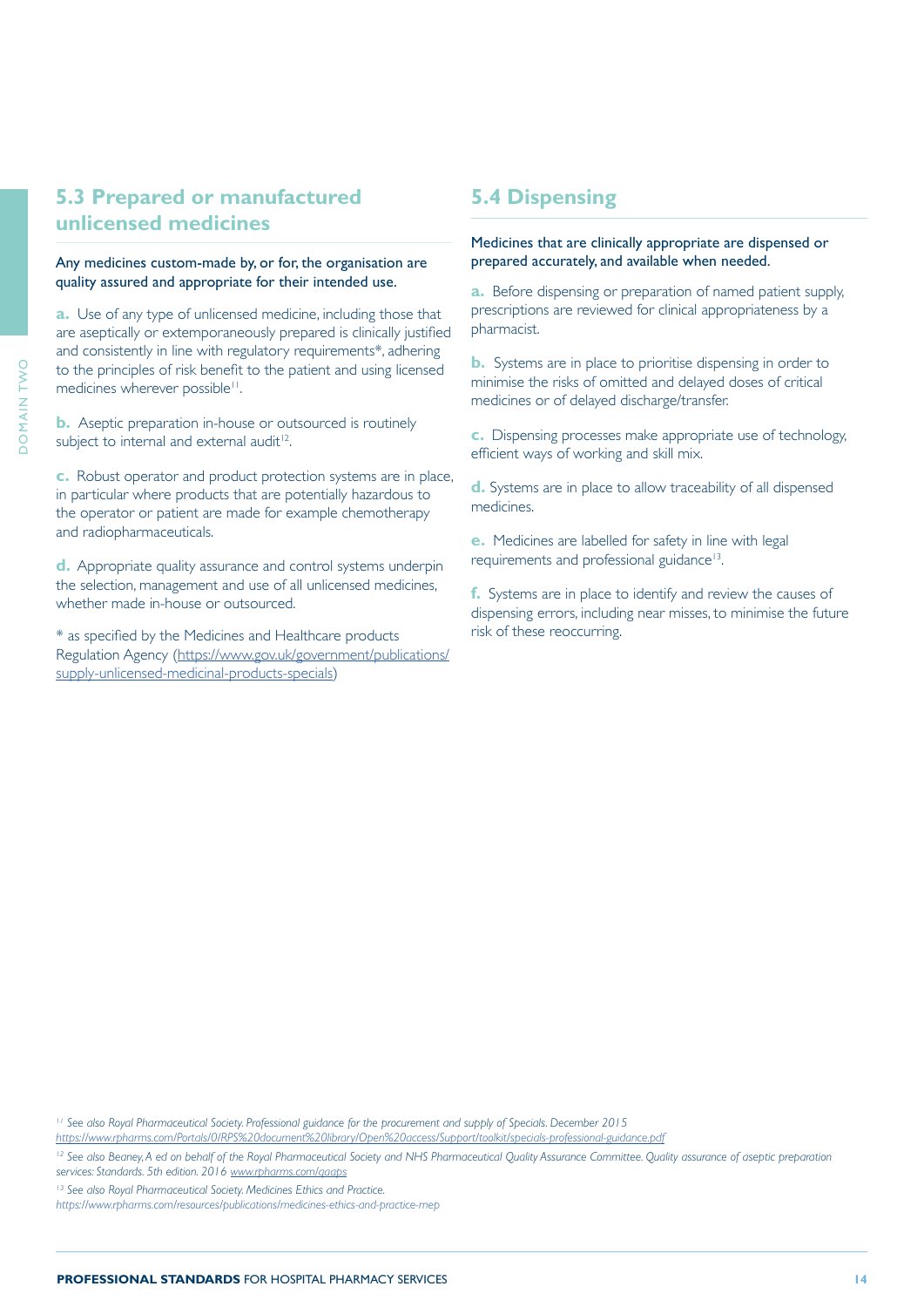# <span id="page-14-0"></span>**STANDARD 6: LEADERSHIP**

Pharmacy has strong professional leadership, a clear strategic vision and the governance and controls assurance necessary to ensure patients are safe and get the best from their medicines<sup>14</sup>.

## **6.1 Professionalism and professional leadership**

The pharmacy team recognises that they have a duty of care to patients and act in patients' best interests at all times.

**a.** The Chief Pharmacist leads by example through commitment, encouragement, compassion and a continued learning approach.

**b.** The Chief Pharmacist promotes a just, open and transparent culture15.

**c.** Professional leadership at all levels is encouraged and developed across the pharmacy team.

**d.** The pharmacy team behaves in a candid, open and transparent way promoting equality and diversity.

**e.** Clinical supervision is an integral part of pharmacy team development.

**f.** All members of the pharmacy team are encouraged and supported to raise any professional concerns they may have both from within the pharmacy service, and from other parts of the organisation.

**g.** Professional concerns are investigated and, if substantiated, dealt with at an appropriate level in the organisation.

**h.** All members of the pharmacy team manage conflicts of interest in line with organisational, national and professional guidance<sup>16</sup>.

## **6.2 Strategic leadership**

The Chief Pharmacist ensures that the organisation maintains a clear vision for pharmacy services and optimal use of medicines across the organisation and wider healthcare system.

**a.** The Chief Pharmacist is accountable for the quality of pharmacy services across the organisation, the quality of medicines used and ensuring that the organisation has safe and legal medicines policies and procedures.

**b.** The Chief Pharmacist is, or reports to, a designated executive board member.

**c.** The Chief Pharmacist provides assurance to the Board about the safe and effective use of medicines within the organisation through routine governance processes and risk management reporting.

**d.** The organisation has a strategy and implementation plan to ensure that patients get the best outcomes from medicines that has Board approval and support, and is regularly reviewed.

**e.** The Chief Pharmacist collaborates on transformation of and innovation in service delivery to better meet patients' needs, including the adoption of national initiatives and guidance, and encouraging the active involvement of patients.

**f.** The Chief Pharmacist engages with the health community to develop a whole system approach to medicines and public health, including emergency preparedness, resilience and response.

*14 See also Royal Pharmaceutical Society. Leadership Competency Framework for Pharmacy Professionals. 2011*

*[https://www.rpharms.com/Portals/0/RPS%20document%20library/Open%20access/Frameworks/RPS%20Leadership%20Competency%20Framework.pdf](https://www.rpharms.com/Portals/0/RPS%20document%20library/Open%20access/Frameworks/RPS%20Leadership)*

*15 See also Royal Pharmaceutical Society. The right culture for patient safety and professional empowerment 2012 <https://www.rpharms.com/resources/quick-reference-guides/the-right-culture>*

*16 See also Royal Pharmaceutical Society. A professional guide to support pharmacists identify and appropriately make declarations of interest. 2017* <https://www.rpharms.com/resources/quick-reference-guides/declaring-interests>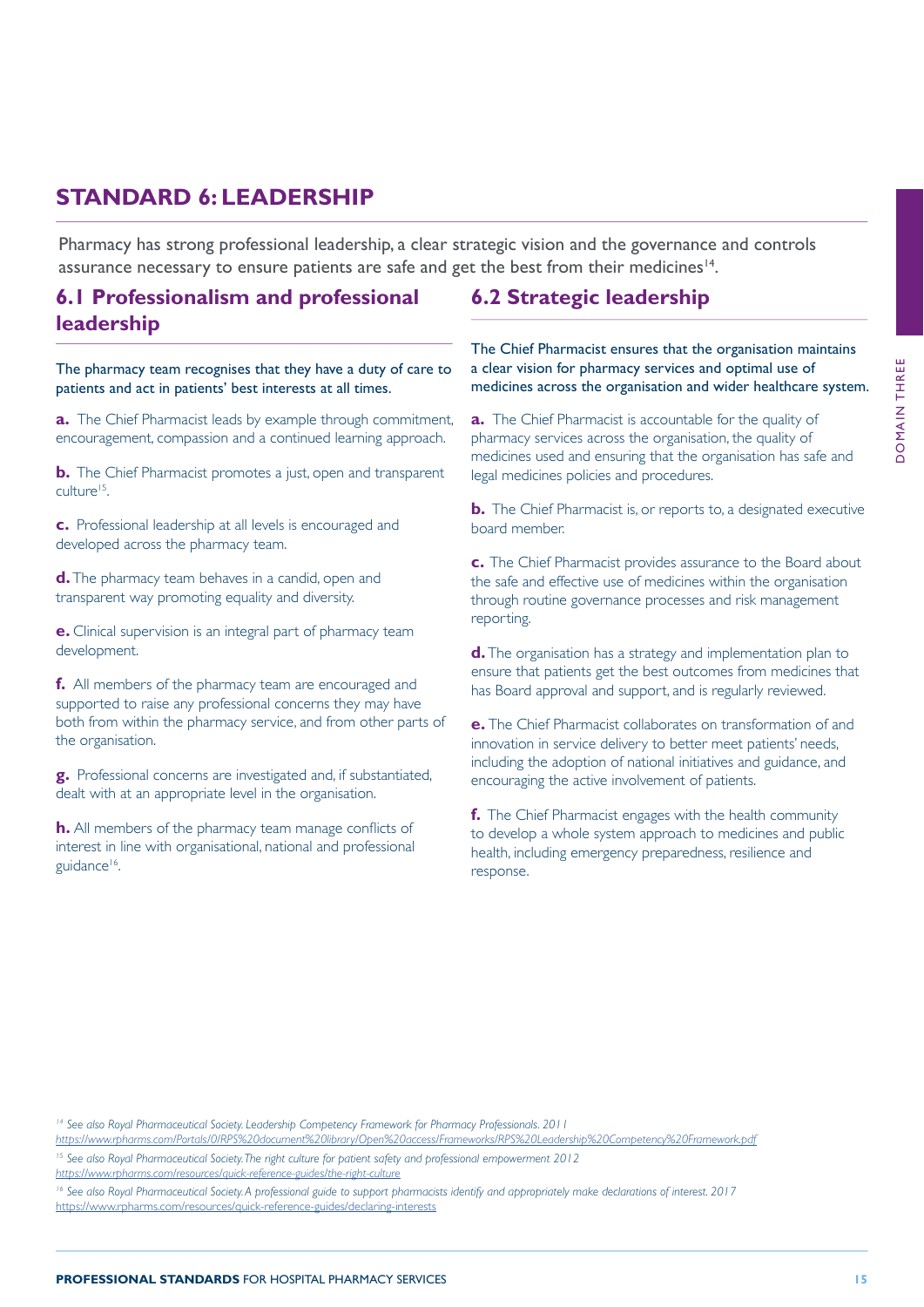## <span id="page-15-0"></span>**6.3 Operational leadership 6.4 Clinical leadership**

Pharmacy services are patient focused, safe, effective and efficiently delivered in line with national, regional and organisational priorities, and the range and level of healthcare commissioned/purchased.

**a.** The type and level of resources required to deliver safe, effective and efficient pharmacy services and to support the safe and secure use of medicines are identified and available to the Chief Pharmacist.

**b.** Agreed key performance and quality indicators are in place to enable internal and external assessment of the operational performance of pharmacy services. Operational performance is benchmarked against other relevant organisations using key information sources<sup>5</sup>. .

**c.** All outsourced pharmacy services (including homecare<sup>17</sup> and supply functions) are performance-managed through Service Level Agreements and contract quality monitoring. Immediate action is taken if services fail to meet contracted standards.

**d.** The pharmacy service structure has clear lines of professional and organisational responsibility established and is regularly reviewed.

**e.** Feedback from patients and colleagues inform the development of services.

**f.** Opportunities for collaboration and sharing best practice across healthcare organisations are identified and exploited.

The pharmacy team is recognised as leading on medicines, medicines use and innovations in medicines technology both within the organisation and across the health system.

**a.** The pharmacy team provides leadership, advice, support and education to other clinicians and support staff about safe, costeffective medicines usage.

**b.** The pharmacy team ensures that their input is an integral part of the design of any services involving medicines.

**c.** The pharmacy team supports the development of integrated care pathways that involve medicines as a treatment option.

**d.** The pharmacy team leads, actively participates in and publishes research and quality improvement projects and seeks opportunities to work with academia and other research partners.

**e.** The pharmacy team provides leadership and education on the introduction of complex therapies (genomics, personalised and precision medicine etc) in collaboration with the multidisciplinary team. The potential implications for service delivery are understood and new or innovative services are planned and designed around the needs of patients.

*5 See also Royal Pharmaceutical Society. Hospital pharmacy benchmarking metrics – RPS definitions for use by hospital pharmacy teams. 2017* [https://www.rpharms.com/Portals/0/RPS%20document%20library/Open%20access/Professional%20standards/Professional%20standards%20for%20Hospital%20phar](https://www.rpharms.com/Portals/0/RPS%20document%20library/Open%20access/Professional%20standards/Pr)[macy/Hospital%20pharmacy%20benchmarking%20metrics.pdf](https://www.rpharms.com/Portals/0/RPS%20document%20library/Open%20access/Professional%20standards/Pr)

*17 See also Royal Pharmaceutical Society. Professional Standards for Homecare Services in England. 2013* https://www.rpharms.com/resources/professional-standards/professional-standards-for-homecare-services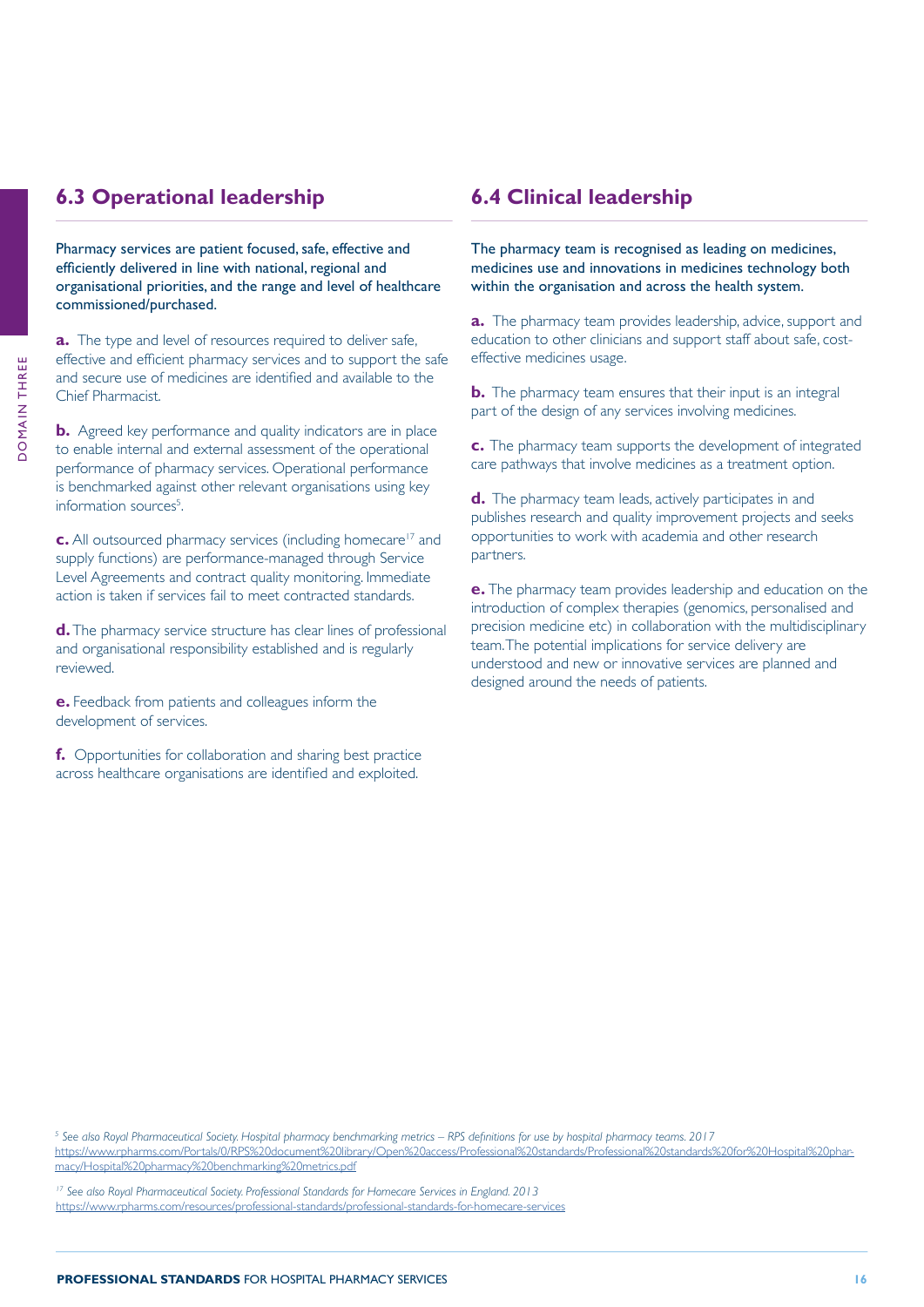# <span id="page-16-0"></span>**STANDARD 7: SYSTEMS GOVERNANCE AND FINANCIAL MANAGEMENT**

Safe systems of work are established and pharmacy services have sound financial management.

Systems of work are established that are safe, productive, support continuous quality improvement, are regularly audited and comply with relevant regulations.

**a.** The continuous quality improvement and development of systems is informed by a programme of audit and/or other improvement techniques/methodologies<sup>18</sup>.

**b.** Care contributions are documented and audited to demonstrate the impact of the service on patient outcomes.

**c.** Pharmacy services have effective feedback systems for patients and staff to use which are aligned to organisational systems and encourage patient safety, continuous learning and service improvements.

**d.** All pharmacy team members are trained in information governance to safeguard patient-identifiable information about care/medicines supplied.

**e.** Governance systems are in place for working with the pharmaceutical industry.

**f.** Working environments are planned and maintained in line with Health and Safety requirements, regulatory and professional best practice standards.

**g.** Equipment and systems are maintained and operated only by appropriately trained members of the team or external contractors.

**h.** Standard operating procedures are in place for the delivery of all pharmacy services across the organisation.

**i.** Business continuity plans are developed, tested and maintained for all services. Risk registers with appropriate escalation mechanisms are maintained.

## **7.1 Systems governance 7.2 Financial management**

Robust business planning, financial planning, cost improvement plans and reporting are undertaken.

**a.** A business plan for pharmacy services, incorporating finance, service, capacity and workforce plans, linked to the organisation's corporate plan is devised, implemented and monitored.

**b.** National initiatives and guidance relating to medicines and pharmacy are incorporated into service planning activities.

**c.** Medicines use and expenditure reports are interpreted and used to support budget management and monitoring of clinical practice.

**d.** The pharmacy team regularly engages with commissioners and primary care to review prescribing in order to deliver value across the health system.

*18 See also Pharmacy QS. <http://www.pharmacyqs.com>*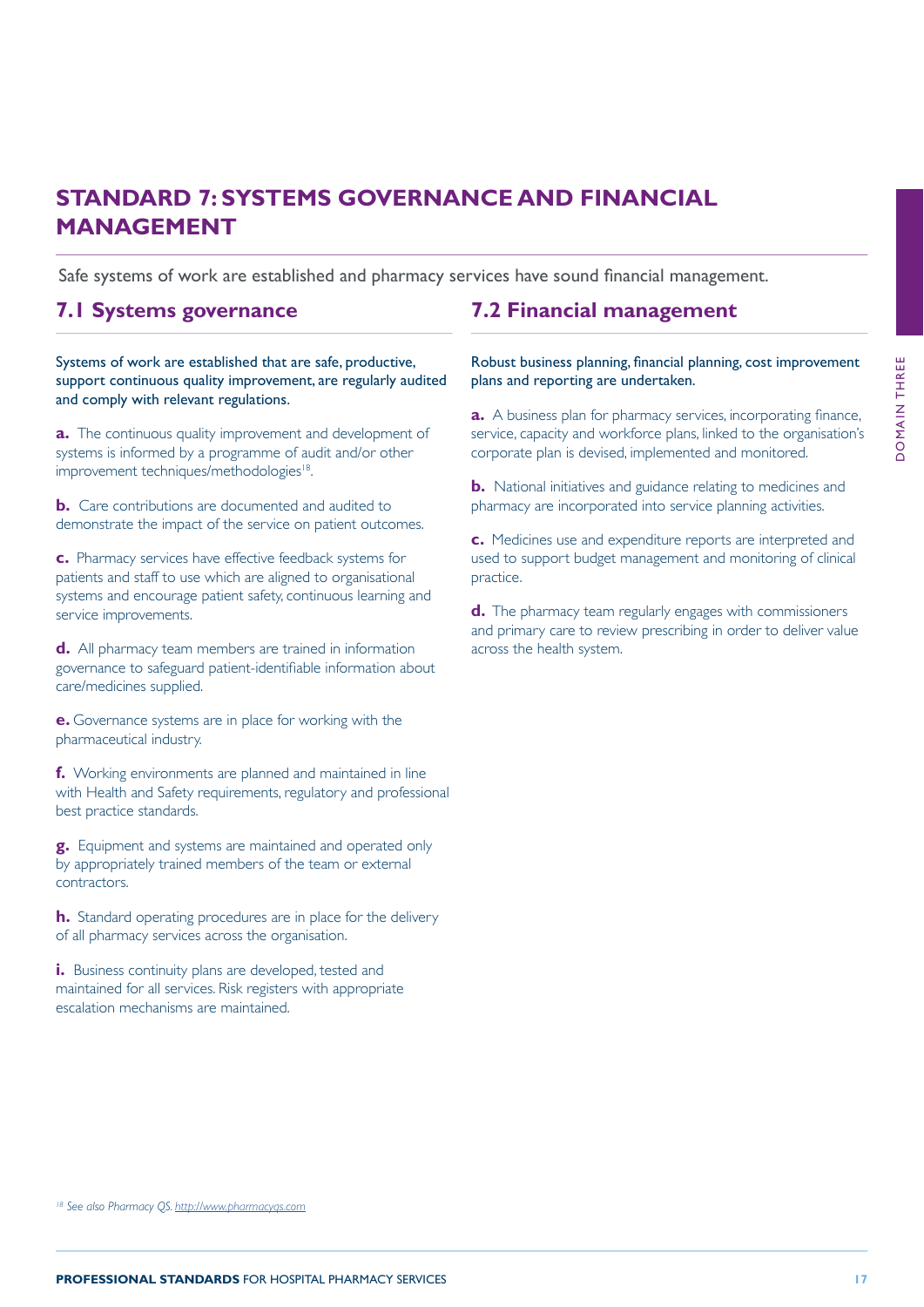# <span id="page-17-0"></span>**STANDARD 8: WORKFORCE**

The pharmacy team has the right skill mix, capability and capacity to provide safe, quality services to patients.

## **8.1 Strategic workforce development 8.3 Workforce quality assurance**

### The pharmacy team is developed to meet the needs of patients across the health and social care system.

**a.** Workforce development is in the pharmacy strategic plan and linked to the organisational strategic workforce plan.

**b.** Workforce development takes a needs-based approach focusing on future service needs and new models of care, and engaging with local service planners, education commissioners and members of the multi-disciplinary team.

**c.** Skill mix is reviewed across the pharmacy and wider clinical team taking into account changing patient demographics, advances in technology and the effective use of available and future staff resources.

**d.** Roles are designed that support new models of integrated care that enable collaboration across the wider multi-disciplinary team in all sectors.

**e.** The outcomes of workforce development plans deliver costeffective use of staff practising at their highest skill level.

**f.** The development of advanced pharmacy roles achieves the right balance between generalists and specialists necessary to meet the needs of patients and the organisation.

# **8.2 Workforce planning**

### The pharmacy workforce is planned to ensure sustainability.

a. In collaboration with local commissioners the training pipeline encouraged to be RPS Faculty<sup>20</sup> members or equivalent. secures sustainable numbers within all parts of the pharmacy team.

**b.** Imbalances in supply and demand for pharmacy staff are understood and corrective measures put in place considering quality, accessibility and acceptability for patients and the organisation.

**c.** Succession planning arrangements are in place and are linked to workforce training and personal development plans.

Operational policies, procedures and plans are in place to ensure that the pharmacy workforce is managed and appropriately resourced in order to support service quality, productivity and safety.

**a.** All members of the pharmacy team are clear about their role and responsibilities and aware of their level of performance and competency as part of a robust annual appraisal, and performance and talent review process. Personal development plans highlight appropriate professional, managerial and leadership frameworks, tools and assessments.

**b.** Staffing levels are reviewed and set to ensure the delivery of safe daily services. The Chief Pharmacist determines levels locally taking account of national guidance where it exists.

**c.** A culture of lifelong learning is demonstrated and all members of the pharmacy team acknowledge their role as learners, educators and trainers. Tutors, mentors and trainers are trained appropriately and meet the relevant RPS, and Association of Pharmacy Technicians UK (APTUK) standards and guidance.

**d.** Continued learning and professional/personal development opportunities are provided for all members of the pharmacy team.

**e.** Pharmacists and pharmacy technicians have access to early years vocational training programmes and support. For example, the RPS Foundation Programme<sup>19</sup>, the APTUK Foundation Pharmacy Framework.

**f.** All pharmacists registered for greater than two years are

**DOMAIN THREE** DOMAIN THREE

*<sup>19</sup> See the RPS Foundation Programme:<https://www.rpharms.com/professional-development/foundation-programme>*

*<sup>20</sup> See RPS Faculty Programme:<https://www.rpharms.com/professional-development/faculty>*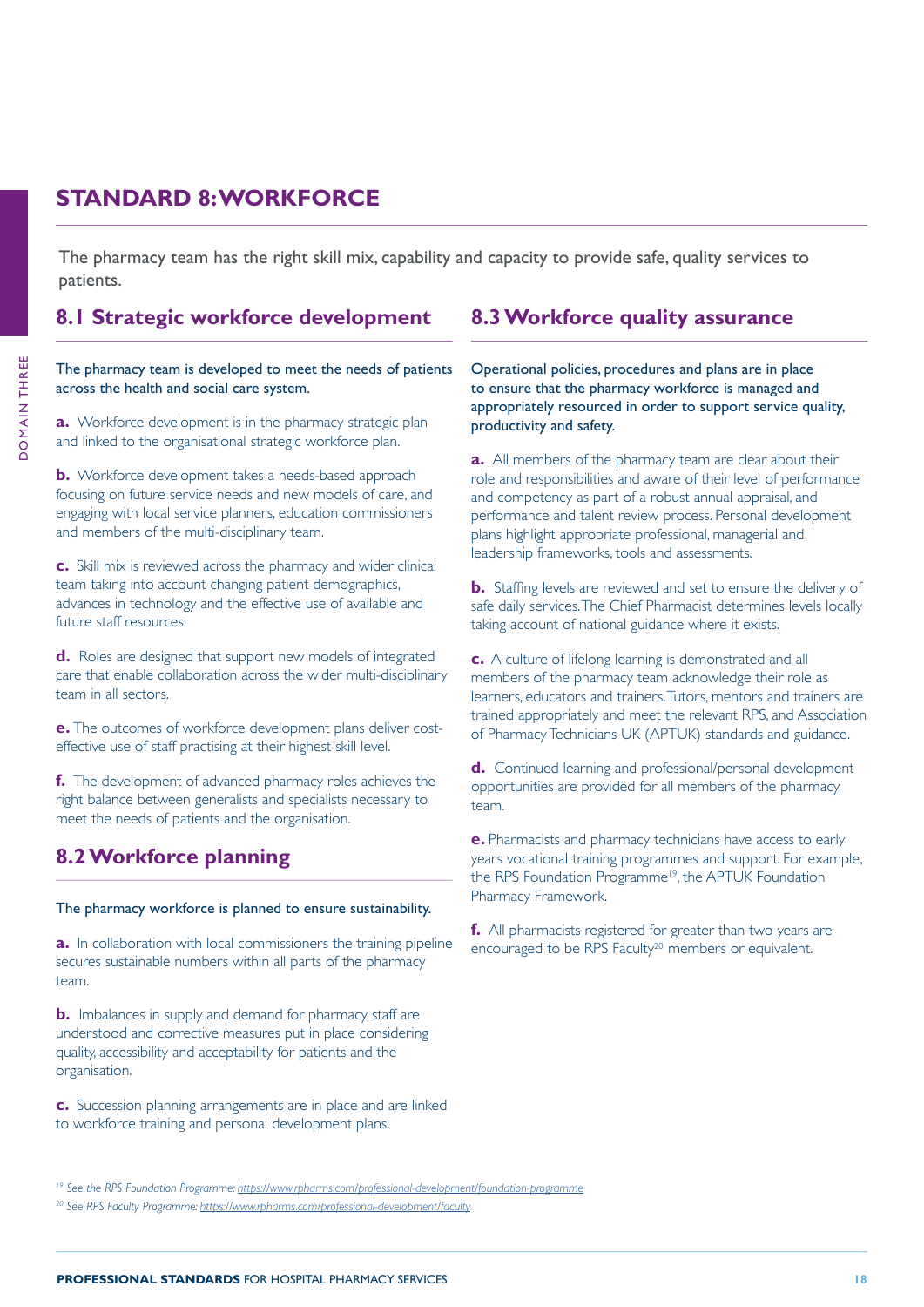# <span id="page-18-0"></span>**GLOSSARY**

| <b>ADVANCED</b><br><b>THERAPY</b><br><b>MEDICINAL</b>                       | Advanced therapy medicinal products (ATMPs) are medicines for human use that are based on genes<br>or cells. ATMPs can be classified into four main groups: gene therapy medicines; somatic-cell therapy<br>medicines; tissues-engineered medicines; and combined ATMPs.                                                                                                                         |  |
|-----------------------------------------------------------------------------|--------------------------------------------------------------------------------------------------------------------------------------------------------------------------------------------------------------------------------------------------------------------------------------------------------------------------------------------------------------------------------------------------|--|
| <b>PRODUCTS</b>                                                             | http://www.ema.europa.eu/ema/index.jsp?curl=pages/regulation/general/general_content_000294.jsp                                                                                                                                                                                                                                                                                                  |  |
| <b>APTUK</b>                                                                | The Association of Pharmacy Technicians UK is the Professional Leadership Body for registered pharmacy<br>technicians working in the UK.                                                                                                                                                                                                                                                         |  |
| <b>CARER</b>                                                                | A person who provides support and assistance, formal or informal, with various activities to patients.<br>This may be emotional or financial support, as well as hands-on help with different tasks. Carer in this<br>document is an umbrella term also used to cover parents, patient advocates or representatives.                                                                             |  |
|                                                                             | The RPS professional standards refer to patient throughout however where the patient has a carer it is<br>expected that the statements could apply equally to carers.                                                                                                                                                                                                                            |  |
| <b>CHIEF</b><br><b>PHARMACIST/</b><br><b>DIRECTOR OF</b><br><b>PHARMACY</b> | The senior pharmacist with overall responsibility for pharmacy services or medicines optimisation/<br>pharmaceutical care in the organisation. Organisations across GB have a range of different names for this<br>role. In this document for brevity we refer to Chief Pharmacist throughout.                                                                                                   |  |
| <b>CLINICAL</b><br><b>SUPERVISION</b>                                       | A formal process of professional support and learning that enables individual practitioners to develop<br>knowledge and competence, assume responsibility for their own practice, and enhance patient protection<br>and safety of care in a wide range of situations. It is an activity that brings two or more professionals<br>together in order to reflect upon and review clinical practice. |  |
| <b>DEPRIVATION</b><br><b>OF LIBERTIES</b>                                   | The Deprivation of Liberty Safeguards is the procedure prescribed in law when it is necessary to deprive<br>of their liberty a resident or patient who lacks capacity to consent to their care and treatment in order to<br>keep them safe from harm. https://www.scie.org.uk/mca/dols/at-a-glance                                                                                               |  |
| <b>DUTY OF</b><br><b>CANDOUR</b>                                            | Health professionals must be open and honest with patients when things go wrong. This is also known as<br>'the duty of candour'. https://www.pharmacyregulation.org/sites/default/files/joint_statement_on_the_<br>professional duty of candour.pdf                                                                                                                                              |  |
| <b>FIRST</b><br><b>CONTACT</b>                                              | The first point at which a patient accesses pharmacy services this could be (but is not limited to)<br>ambulatory care, community clinics, intermediate care, health and justice settings, hospices.                                                                                                                                                                                             |  |
| <b>INTER-</b><br><b>OPERABILITY</b>                                         | With new models of care emerging and evolving, there is a clear need for more effective information<br>sharing between care settings, organisations and geographies, as well as between professionals and<br>citizens, to optimise patient outcomes and quality of care. Interoperability describes the ability of IT<br>systems across health and care to exchange and make use of information. |  |
| <b>INFORMATICS</b><br>AND<br><b>CLINICAL</b><br><b>INFORMATICS</b>          | Informatics is a general term used to refer to biomedical informatics and its many areas of application and<br>practice (e.g. bioinformatics, clinical informatics, public health informatics). Clinical informatics involves the<br>capture, communication and use of data and clinical knowledge to support health professionals.                                                              |  |

GLOSSARY

GLOSSARY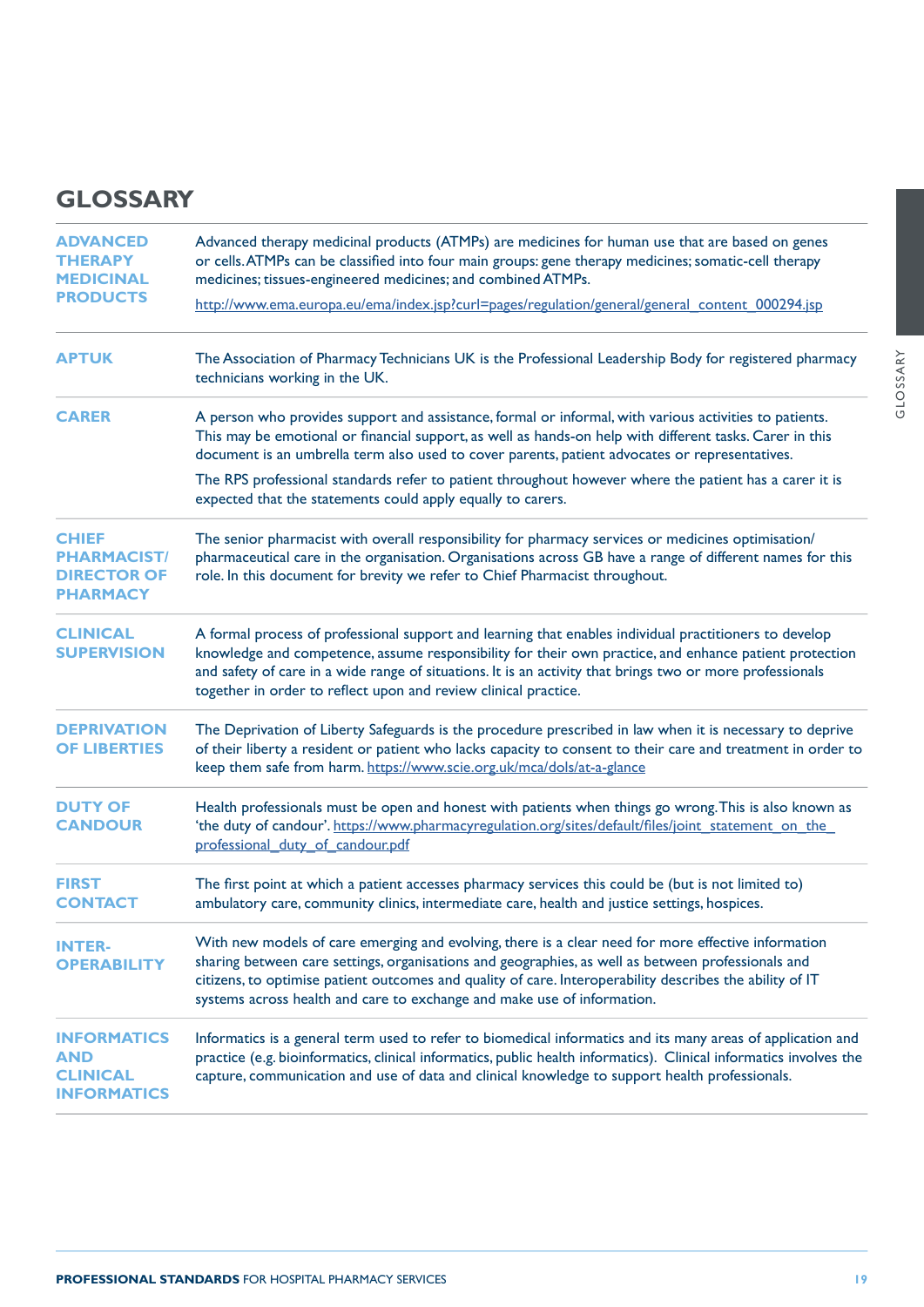| <b>MEDICATION</b><br><b>ERRORS</b>                                                    | National Reporting and Learning Systems (NRLS) defines a 'patient safety incident' (PSI) as, 'any unintended<br>or unexpected incident, which could have or did lead to harm for one or more patients receiving NHS<br>care'. Medication errors are any PSIs where there has been an error in the process of prescribing,<br>preparing, dispensing, administering, monitoring or providing advice on medicines. These PSIs can be divided<br>into two categories; errors of commission or errors of omission. The former include, for example, wrong<br>medicine or wrong dose. The latter include, for example, omitted dose or a failure to monitor, such as<br>international normalised ratio for anticoagulant therapy. |
|---------------------------------------------------------------------------------------|-----------------------------------------------------------------------------------------------------------------------------------------------------------------------------------------------------------------------------------------------------------------------------------------------------------------------------------------------------------------------------------------------------------------------------------------------------------------------------------------------------------------------------------------------------------------------------------------------------------------------------------------------------------------------------------------------------------------------------|
| <b>NATIONAL</b><br><b>REPORTING</b><br><b>AND</b><br><b>LEARNING</b><br><b>SYSTEM</b> | The National Reporting and Learning System (NRLS) is a central database of patient safety incident<br>reports. Since the NRLS was set up in 2003, over four million incident reports have been submitted. All<br>information submitted is analysed to identify hazards, risks and opportunities to continuously improve the<br>safety of patient care. https://report.nrls.nhs.uk/nrlsreporting/                                                                                                                                                                                                                                                                                                                            |
| <b>PATIENT</b>                                                                        | Used as an umbrella term to cover the full range of people using pharmacy services across sectors this<br>includes children and young adults, service users and clients.                                                                                                                                                                                                                                                                                                                                                                                                                                                                                                                                                    |
| <b>PHARMACY</b><br><b>TEAM</b>                                                        | Pharmacy team encompasses all staff working in the delivery of pharmacy services.                                                                                                                                                                                                                                                                                                                                                                                                                                                                                                                                                                                                                                           |
| <b>SHARED</b><br><b>DECISION</b><br><b>MAKING</b>                                     | An approach where clinicians and patients share the best available evidence when faced with the task of<br>making decisions, and where patients are supported to consider options, to achieve informed preferences.                                                                                                                                                                                                                                                                                                                                                                                                                                                                                                         |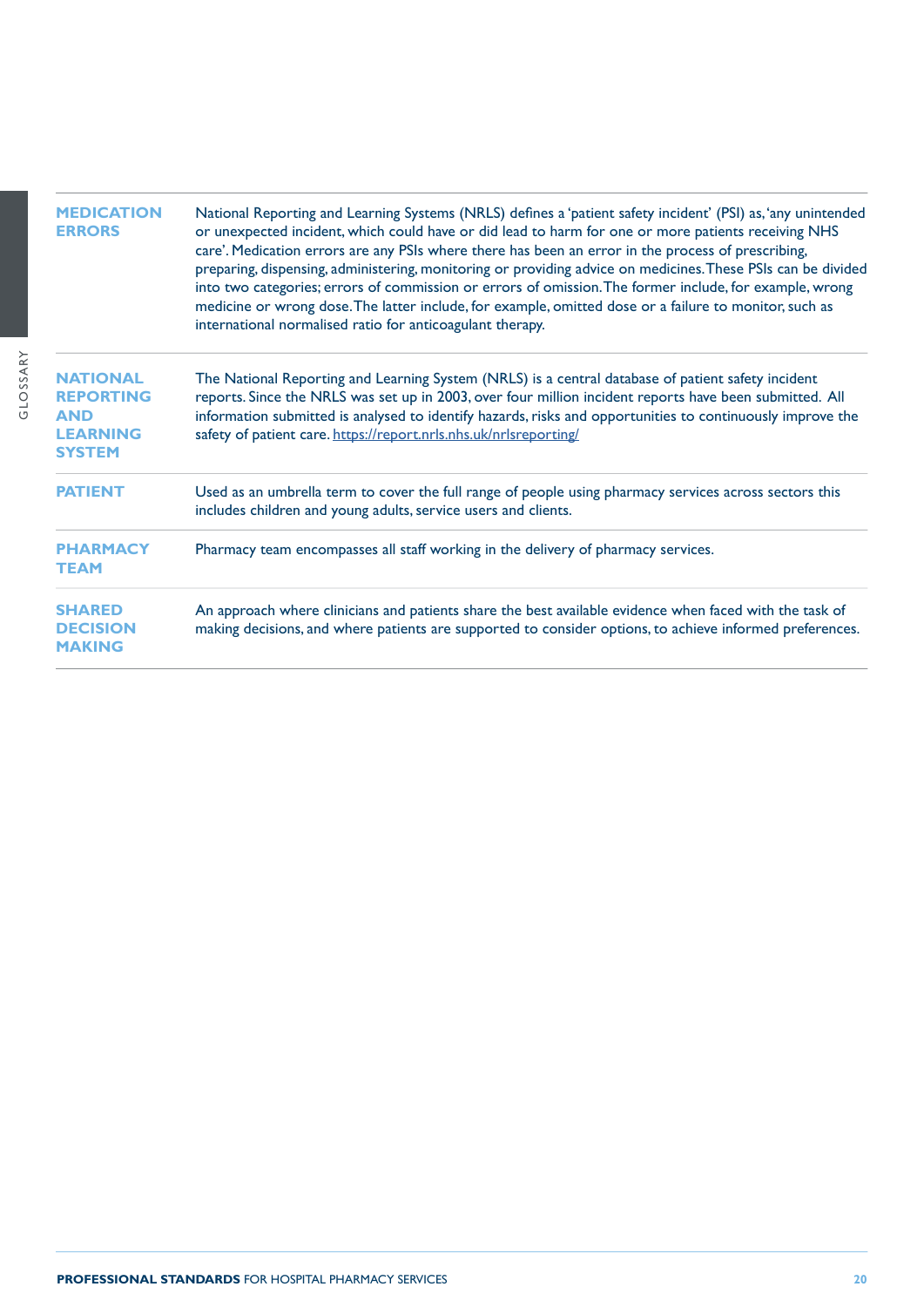# <span id="page-20-0"></span>**APPENDIX 1: ACKNOWLEDGEMENTS**

# **Steering group members**

| <b>Iben Altman* MRPharmS</b>     | Chief Pharmacist/Controlled Drugs Accountable Officer, Sussex Community NHS<br><b>Foundation Trust</b>                      |
|----------------------------------|-----------------------------------------------------------------------------------------------------------------------------|
| <b>Andrea Ashton</b>             | Events Officer, Association of Pharmacy Technicians UK                                                                      |
| <b>Ruth Bednall MRPharmS</b>     | Interim Principal Pharmacist, Clinical Transformation, University Hospitals of North<br><b>Midlands NHS Trust</b>           |
| David Campbell* FRPharmS         | Chief Pharmacist/Clinical Director for Medicines Optimisation, Northumbria Healthcare<br><b>NHS</b> Foundation Trust        |
| <b>Mike Culshaw FRPharmS</b>     | Clinical Director of Pharmacy, Calderdale and Huddersfield NHS Foundation Trust                                             |
| <b>Melinda Cuthbert MRPharmS</b> | Associate Director of Pharmacy (Acute and Scan), NHS Lothian                                                                |
| <b>Andrew Davies FRPharmS</b>    | Professional Lead for Hospital Pharmacy, NHS Improvement                                                                    |
| <b>Denise Farmer MRPharmS</b>    | Pharmaceutical Adviser Health and Justice Commissioning, NHS England<br>(Central and East Teams)                            |
| <b>Roger Fernandes FRPharmS</b>  | Chief Pharmacist/Clinical Director, King's College Hospital NHS Foundation Trust                                            |
| <b>Tim Hanlon* FRPharmS</b>      | Chief Pharmacist and Clinical Director of Pharmacy and Medicines Optimisation, Guy's<br>and St Thomas' NHS Foundation Trust |
| Jatinder Harchowal* MRPharmS     | Chief Pharmacist/Clinical Director, The Royal Marsden NHS Foundation Trust                                                  |
| <b>Peter Hawkes</b>              | Patient/Lay member                                                                                                          |
|                                  | Louise Howard-Baker MRPharmS Chief Pharmacist, Betsi Cadwaladr University Health Board                                      |
| <b>Anne Iveson MRPharmS</b>      | Group Chief Pharmacist, BMI Healthcare                                                                                      |
| <b>Susan Jones</b>               | Principal Pharmacy Technician Education, Training, Learning and Development, East Kent<br><b>Hospitals</b>                  |
| <b>Ray Lyon MRPharmS</b>         | Chief Pharmacist, Sussex Partnership Trust                                                                                  |
| <b>Jill McDonald MRPharmS</b>    | Deputy Chief Pharmacist, Milton Keynes University Hospital NHS Foundation Trust                                             |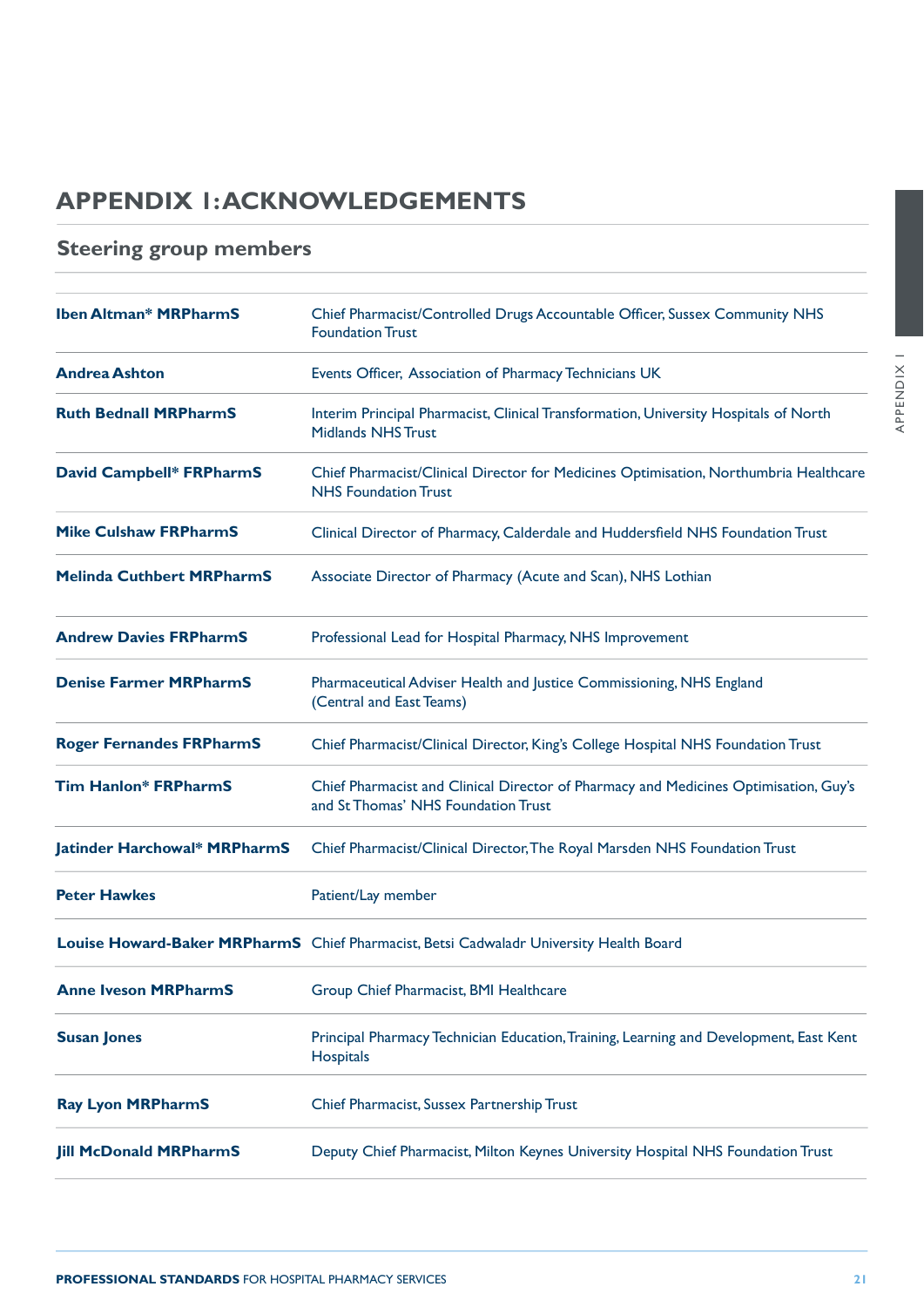<span id="page-21-0"></span>

| <b>Laura McIver MRPharmS</b>                             | Chief Pharmacist, Healthcare Improvement Scotland                                                                                                                                 |
|----------------------------------------------------------|-----------------------------------------------------------------------------------------------------------------------------------------------------------------------------------|
| <b>Richard Needle* FRPharmS</b>                          | Chief Pharmacist, Colchester Hospital University NHS Foundation Trust                                                                                                             |
| <b>Raliat Onatade MRPharmS</b>                           | Interim Pharmacy Services Manager and Business Support,<br><b>Medway NHS Foundation Trust</b>                                                                                     |
| <b>Wendy Preston</b>                                     | Head of Nursing Practice, Royal College of Nursing                                                                                                                                |
| <b>Tim Root FRPharmS</b>                                 | Associate Head, Medicines Assurance, NHS Specialist Pharmacy Service and Strategic<br>Lead Medicines Optimisation and Pharmacy Procurement, NHS London Procurement<br>Partnership |
| <b>Richard Seal* FRPharmS</b>                            | Chief Pharmacist, NHS Improvement                                                                                                                                                 |
| <b>Suzie Shepherd</b>                                    | Patient/Lay member                                                                                                                                                                |
| <b>Ann Slee MRPharmS</b>                                 | Digital Technology, NHS England                                                                                                                                                   |
| <b>Anne Tyrrell MRPharmS</b>                             | Chief Pharmacist, Central and North West London NHS Foundation Trust                                                                                                              |
| <b>Nigel Westwood</b>                                    | Patient/Lay member                                                                                                                                                                |
| * also members of the RPS Hospital Expert Advisory Group |                                                                                                                                                                                   |

# **RPS team**

| <b>Catherine Picton FRPharmS</b> | Lead Author, Consultant to RPS                           |
|----------------------------------|----------------------------------------------------------|
| <b>Catherine Duggan FRPharmS</b> | Director of Professional Development and Support         |
| <b>Ruth Wakeman</b> FRPharmS     | Associate Director of Professional Standards and Support |
| <b>Rakhee Amin MRPharmS</b>      | Senior Professional Standards Pharmacist                 |
| <b>Rachel Norton MRPharmS</b>    | Senior Professional Support Pharmacist                   |
| <b>Rakesh Bhundia</b>            | <b>Professional Support Advisor</b>                      |
| <b>Rebecca Braybrooks</b>        | Directorate Administrator                                |
| Sonia Garner MAPharmT            | <b>Professional Standards Advisor</b>                    |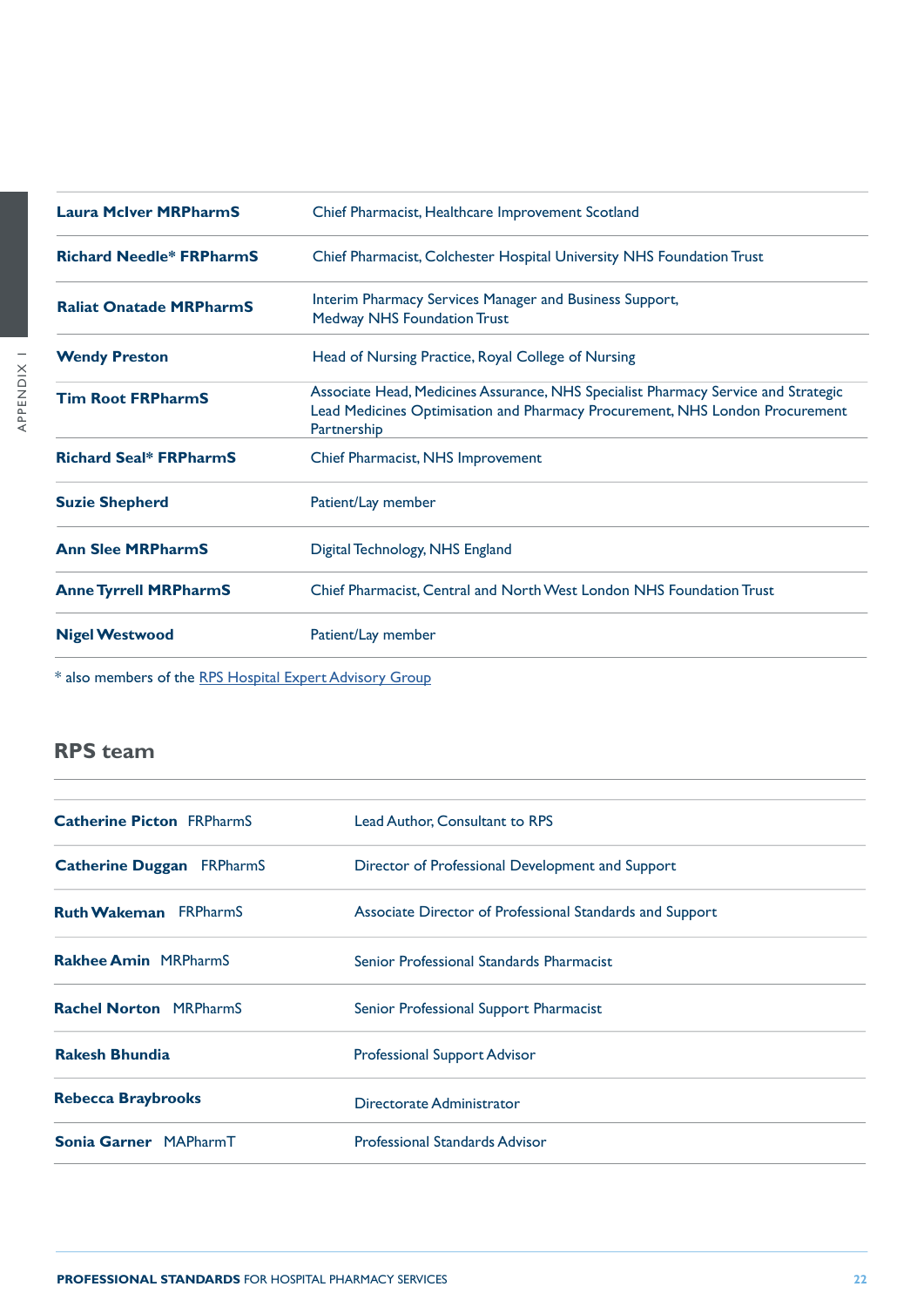| $\times$ |  |
|----------|--|
| ٦        |  |
| ŗ<br>ï   |  |
|          |  |
|          |  |
|          |  |

| <b>Yousaf Ahmad MRPharmS</b>           | Chief Pharmacist - Head of Pharmacy Services, Care UK                                                                  |
|----------------------------------------|------------------------------------------------------------------------------------------------------------------------|
| <b>Ahmed Al-Nagar MRPharmS</b>         | Pharmacy Manager, King Edward VII's Hospital                                                                           |
| <b>Amanda Bevan* MRPharmS</b>          | Divisional Pharmacist, Southampton University Hospitals NHS Trust                                                      |
| <b>Amena Bhatti MRPharmS</b>           | North Middlesex University Hospital NHS Trust                                                                          |
| Priya Boparai                          | <b>UK Ophthalmic Pharmacy Group</b>                                                                                    |
| <b>Mark Borthwick* MRPharmS</b>        | <b>Oxford University Hospitals NHS Trust</b>                                                                           |
| <b>Nick Carre MRPharmS</b>             | Group Chief Pharmacist, Ramsay Health Care UK                                                                          |
| <b>David Cook* MRPharmS</b>            | Specialist Procurement Pharmacist, North East and North Cumbria                                                        |
| <b>Cathy Cooke* MRPharmS</b>           | Pharmacy Manager, Emerson's Green and Devizes NHS Treatment Centres                                                    |
| <b>David Coulson MRPharmS</b>          | Associate Director of Pharmacy, NHS Tayside                                                                            |
| <b>Jilly Croasdale MRPharmS</b>        | Head of Radiopharmacy, Chair, Sandwell and West Birmingham Hospitals NHS Trust,<br>United Kingdom Radio-Pharmacy Group |
| <b>Robert Duncombe* MRPharmS</b>       | Director of Pharmacy, The Christie NHS Foundation Trust                                                                |
| <b>Claire Ellwood MRPharmS</b>         | Chief Pharmacist, University Hospitals of Leicester NHS Trust                                                          |
| <b>Tracy Ewing MRPharmS</b>            | Chief Pharmacist, Nuffield Health                                                                                      |
| <b>Pavitar Gandham MRPharmS</b>        | Chief Pharmaceutical Officer's Clinical Fellow,<br>Centre for Pharmacy Post Graduate Education                         |
| <b>Stephen Goundrey-Smith MRPharmS</b> | Pharmacy Informatics Specialist, SGS PharmaSolutions                                                                   |
| <b>Lene Gurney</b>                     | Practice and Policy Advisor, Association of Independent Healthcare Organisations                                       |
| <b>Tamara Hamoodi MRPharmS</b>         | <b>Rotational Pharmacist</b>                                                                                           |
| <b>Karen Harrowing* FRPharmS</b>       | Quality Systems and Pharmacy Consulting                                                                                |
| Lynn Haygarth* FRPharmS                | Specialist Pharmacy Advisor - Mental Health                                                                            |
| <b>Nikki Holmes* MRPharmS</b>          | Nottinghamshire Healthcare NHS Foundation Trust                                                                        |
| <b>Helen Howe FRPharmS</b>             | <b>Pharmacy Advisor</b>                                                                                                |

<span id="page-22-0"></span>**External reference group**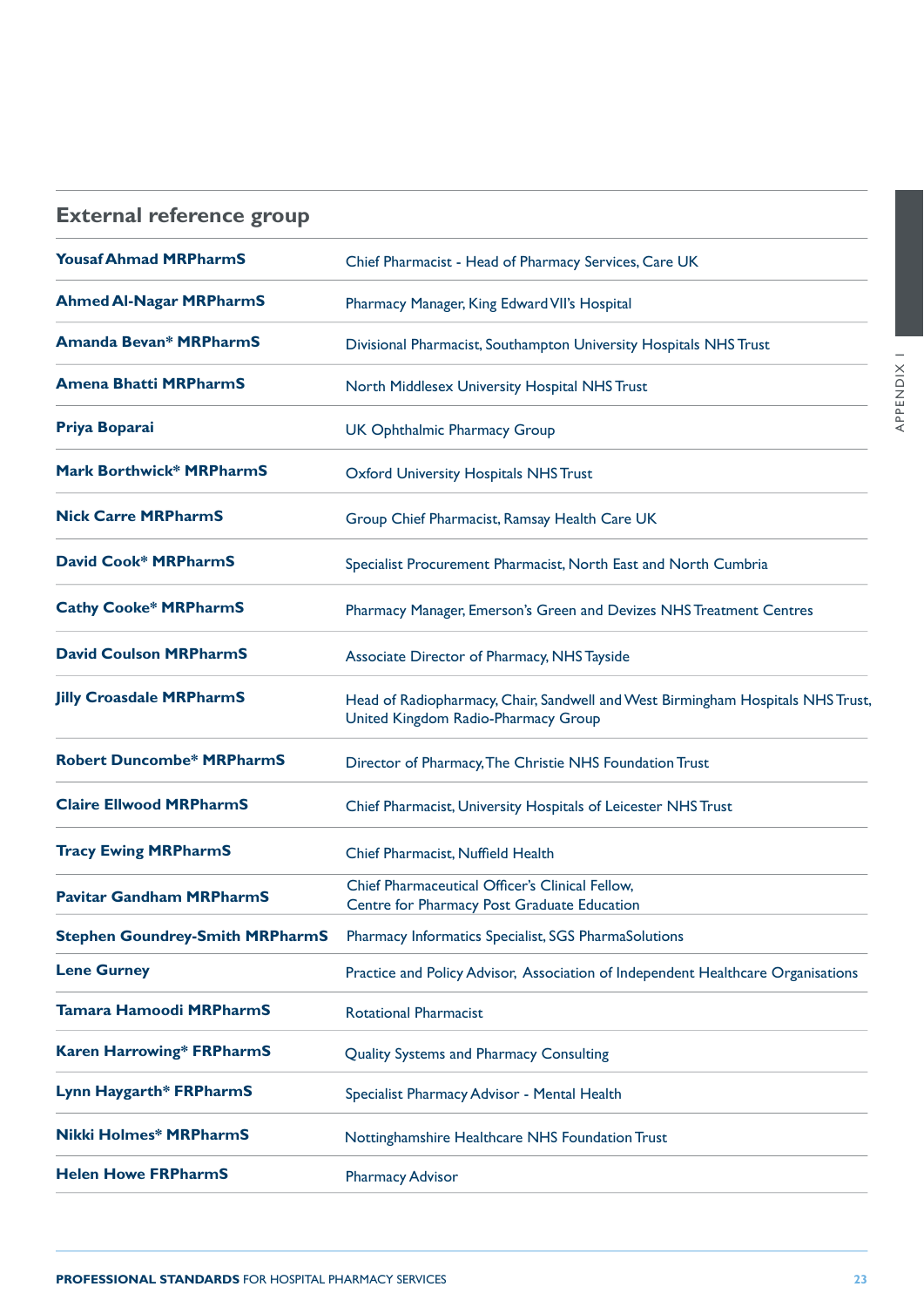| <b>Max Hughes MRPharmS</b>       | Clinical Pharmacist, St Helens and Knowsley Teaching Hospitals NHS Trust                                                                                                         |
|----------------------------------|----------------------------------------------------------------------------------------------------------------------------------------------------------------------------------|
| <b>Iram Husain* MRPharmS</b>     | Regional Medicines Information Manager, Specialist Pharmacy Services                                                                                                             |
| <b>Mark Jackson* MRPharmS</b>    | NHS Pharmaceutical Quality Assurance Committee                                                                                                                                   |
| <b>Ukhra Kashif</b>              | Pharmacy Manager, New Victoria Hospital                                                                                                                                          |
| Liz Kay* FRPharmS                | Leeds Teaching Hospitals NHS Trust                                                                                                                                               |
| <b>Graeme Kirkpatrick</b>        | Head of Patient Safety (Advice and Guidance), Queen Elizabeth University Hospital                                                                                                |
| Norman Lanningan* FRPharmS       | Head of Pharmacy and Prescribing Support Unit, NHS Greater Glasgow and Clyde                                                                                                     |
| <b>Sarah Leaver MRPharmS</b>     | Chief Pharmacist, Kent Community Health NHS Trust                                                                                                                                |
| <b>Sameed Mahmood MRPharmS</b>   | Specialist Clinical Pharmacist, Leeds Teaching Hospitals NHS Trust                                                                                                               |
| <b>Ewan Maule</b>                | Chair of Practice, Guild of Healthcare Pharmacists                                                                                                                               |
| <b>Carol McCall FRPharmS</b>     | Consultant and member of the RPS Faculty Board and the RPS Homecare Standards<br><b>Advisory Group</b>                                                                           |
| <b>Abigail Mee MRPharmS</b>      | Paediatric Chief Pharmacist/Pharmacy Manager for Women's and Children's Services, Neonatal<br>and Paediatric Pharmacists Group/University Hospitals Bristol NHS Foundation Trust |
| <b>Sandra Melville* FRPharmS</b> | Lead Pharmacist, Oncology and Acute Care, Lorn and Islands Hospital                                                                                                              |
| <b>Carol Nairn</b>               | Head of Medicines Supply Chain, NHS Tayside                                                                                                                                      |
| <b>Nadia Naous MRPharmS</b>      | Lead Pharmacist - HIV and Sexual Health, HIV Pharmacy Association/Imperial<br><b>College Healthcare NHS Trust</b>                                                                |
| Fiona Needleman MRPharmS         | Lead Pharmacist Medicines Governance, Queen Elizabeth University Hospital,<br>NHS Greater Glasgow and Clyde                                                                      |
| <b>Ruth Newton</b>               | <b>British Pharmaceutical Nutrition Group</b>                                                                                                                                    |
| <b>Caroline Parker* FRPharmS</b> | Consultant Pharmacist Adult Mental Health, Central and North West London<br><b>NHS Foundation Trust</b>                                                                          |
| <b>Sumara Parvez MRPharmS</b>    | Assistant Chief Pharmacist - Business and Operations, Northern Lincolnshire and<br>Goole Hospitals NHS Foundation Trust                                                          |
| <b>Karen Patterson MRPharmS</b>  | Head of Pharmacy, Lanarkshire                                                                                                                                                    |
| <b>Lizzie Provis MRPharmS</b>    | Chief Pharmaceutical Officer's Clinical Fellow, Care Quality Commission                                                                                                          |
| <b>Ben Rehman MRPharmS</b>       | <b>Specialist Pharmacy Services</b>                                                                                                                                              |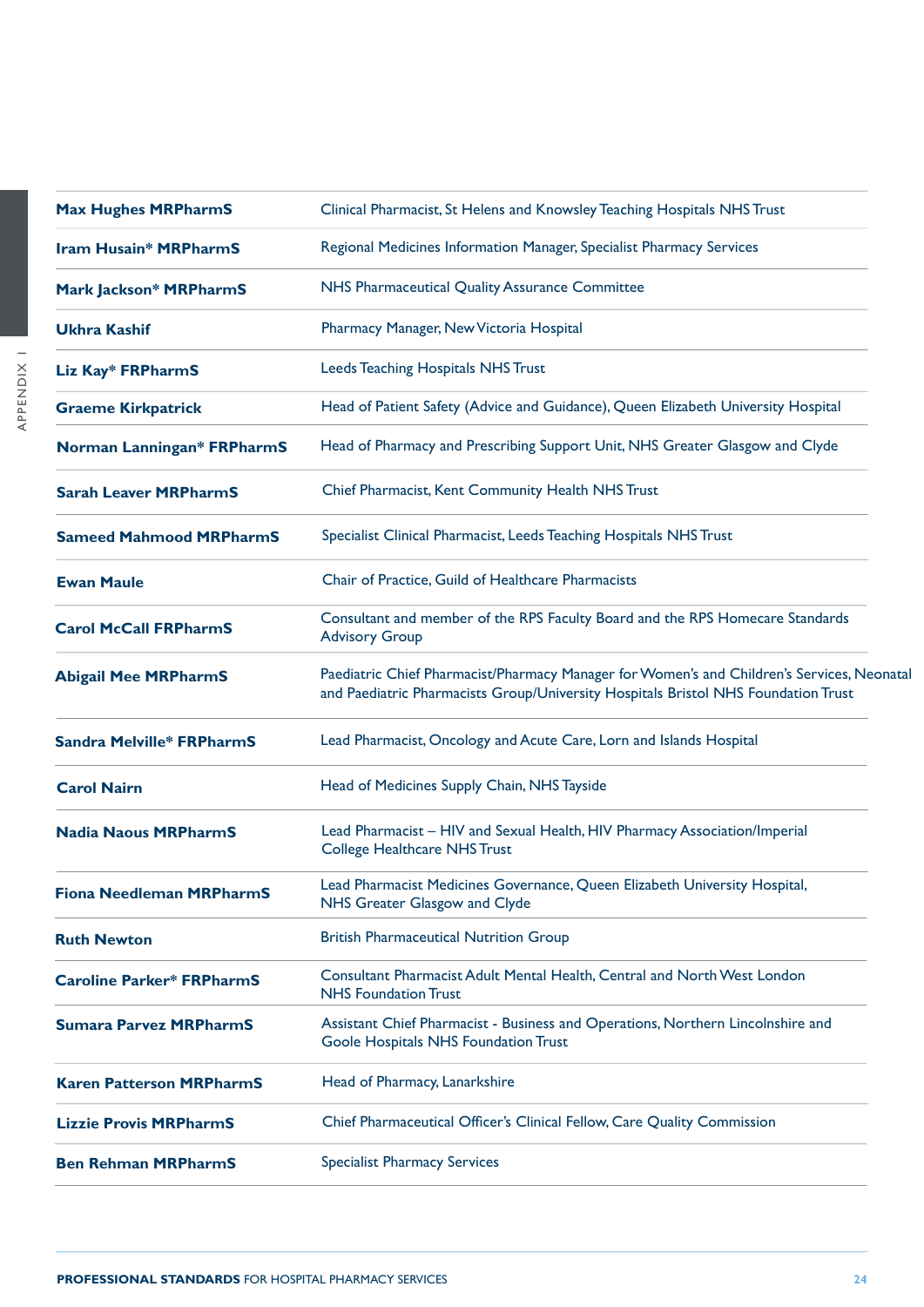| <b>Marion Russell</b>             | Medicines Management Nurses UK Forum                                                                           |
|-----------------------------------|----------------------------------------------------------------------------------------------------------------|
| <b>Paula Russell* MRPharmS</b>    | Newcastle Hospitals NHS Foundation Trust                                                                       |
| <b>Justine Scanlan* MRPharmS</b>  | Head of Specialist Pharmacy Service, NHS England                                                               |
| <b>Gill Shelton MRPharmS</b>      | NHS Pharmacy Education and Development Group                                                                   |
| <b>Anthony Sinclair* FRPharmS</b> | Divisional Pharmacist, Birmingham Children's Hospital                                                          |
| <b>Ashita Tailor</b>              | Pharmacy and Dietetics Manager, The Harley Street Clinic                                                       |
| <b>Andrew Taylor</b>              | Centre for Pharmacy Postgraduate Education                                                                     |
| <b>Keith Thompson MRPharmS</b>    | United Kingdom Cystic Fibrosis Group                                                                           |
| <b>Dave Thornton* MRPharmS</b>    | Assistant Clinical Director of Pharmacy, Clinical Manager and WCFT Lead,<br><b>University Hospital Aintree</b> |
| <b>Steve Tomlin* FRPharmS</b>     | Consultant Pharmacist - Children's Services - Clinical Reader - KCL,<br>Evelina London Children's Hospital     |
| Dipak Vaidya MRPharmS             | Group Chief Pharmacist, Aspen Healthcare Ltd                                                                   |
| <b>Kate Walker* MRPharmS</b>      | Chief Pharmacist, Royal Glamorgan Hospital                                                                     |
| <b>Janice Watt MRPharmS</b>       | Lead Pharmacist Acute Services, NHS Greater Glasgow and Clyde                                                  |
| <b>Neil Watson FRPharmS</b>       | Newcastle Upon Tyne Hospitals NHS Foundation Trust                                                             |
| <b>Steve Williamson* MRPharmS</b> | Consultant Pharmacist, British Oncology Pharmacy Association                                                   |
| <b>Simon Wills* MRPharmS</b>      | Head of Southampton Medicines Advice Service, Medicines Learning Portal                                        |

\* also members of the [RPS Hospital Expert Advisory Group](https://www.rpharms.com/about-us/how-we-are-run/expert-advisory-panels-groups-and-forums/hospital-expert-advisory-group)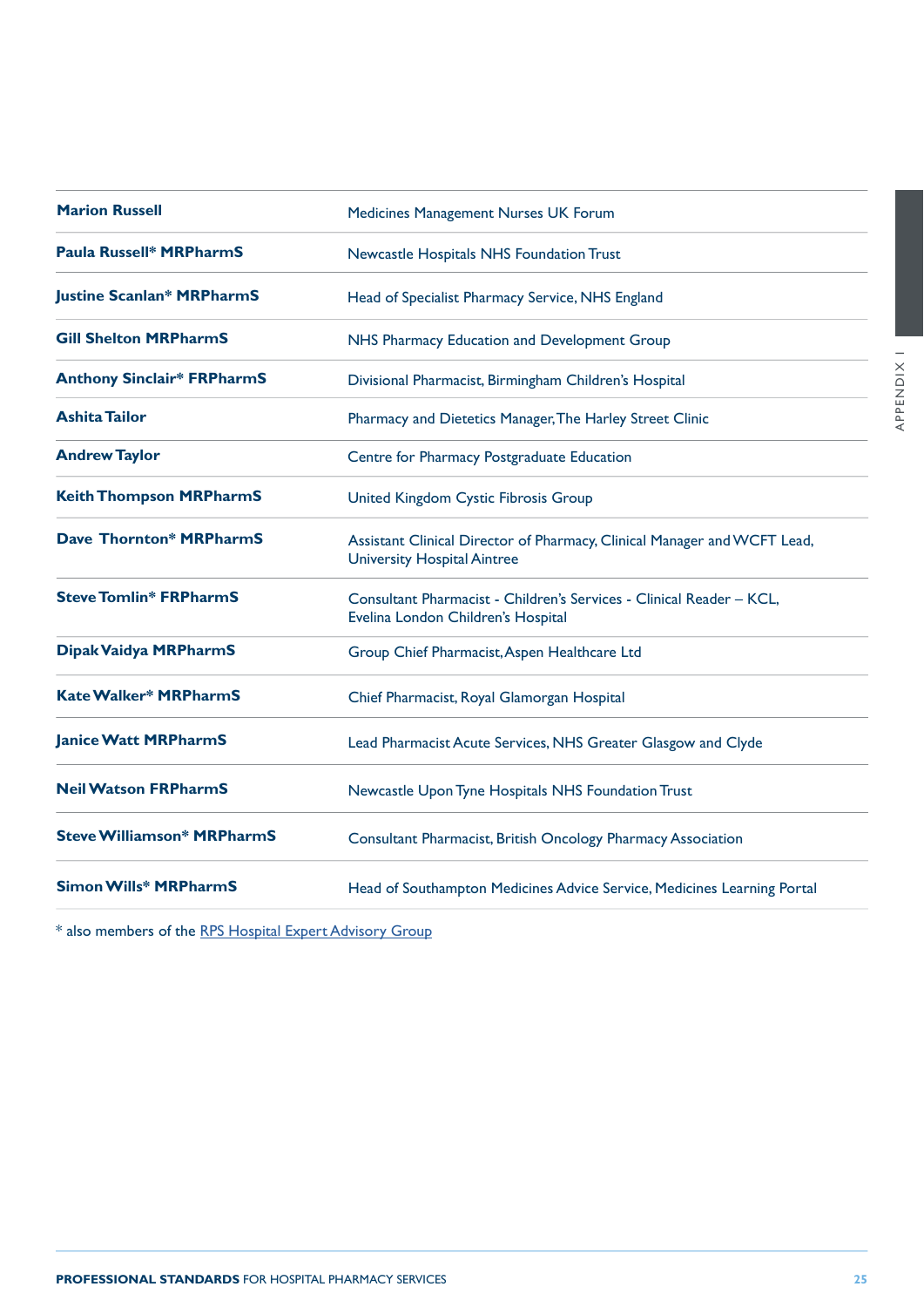## <span id="page-25-0"></span>**Consultation respondents**

Individuals from the following organisations responded to the consultation on the updated draft standards:

**AJ Advisory Consultants Association of Pharmacy Technicians UK Association of Supportive and Palliative Care Pharmacy Association of Teaching Hospital Pharmacists East Kent University NHS Foundation Trust European Association of Hospital Pharmacists General Pharmaceutical Council Guild of Healthcare Pharmacists Heart of England Foundation Trust HSCH Consulting Ltd ISGS PharmaSolutions Lancashire Care NHS Foundation Trust Neonatal and Paediatric Pharmacists Group NHS Greater Glasgow and Clyde Area Pharmaceutical Committee NHS Improvement NHS Scotland NHS Specialist Pharmacy Service North Bristol NHS Trust Northern Lincolnshire and Goole NHS Foundation Trust Northwick Park Hospital, Nuffield Health Ron Pate MBE FRPharmS, Pharmaceutical Consultancy Royal College of Physicians of Edinburgh Sheffield Teaching Hospital St Lukes Hospital Surrey Borders Partnership Foundation Trust UK Medicines Information University Hospitals Bristol NHS Foundation Trust University Hospitals of Leicester NHS Trust University Hospital Southampton NHS Foundation Trust Welsh Pharmaceutical Committee Written Medicine Velindre Hospital**